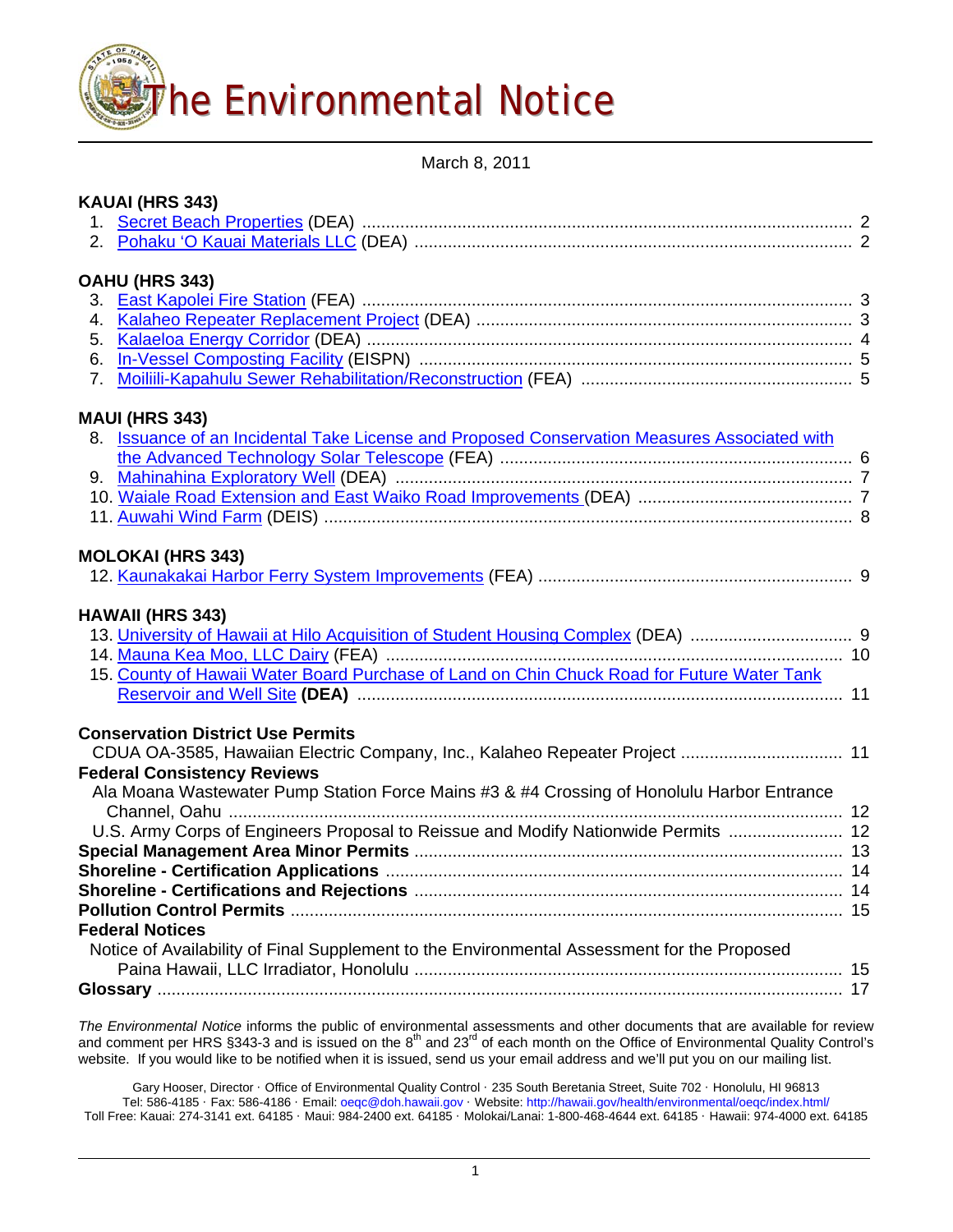# **KAUAI (HRS 343)**

### **1. [Secret Beach Properties](http://oeqc.doh.hawaii.gov/Shared%20Documents/EA_and_EIS_Online_Library/Kauai/2010s/2011-03-08-KA-DEA-Secret-Beach.pdf) (DEA)**

| <b>Island:</b>     | Kauai                                                                                                                                              |
|--------------------|----------------------------------------------------------------------------------------------------------------------------------------------------|
| District:          | Hanalei                                                                                                                                            |
| TMK:               | (4) 5-2-05:36                                                                                                                                      |
| <b>Permits:</b>    | CDUP, SMA Minor, Shoreline Setback Determination                                                                                                   |
| <b>Applicant:</b>  | Secret Beach Properties, LLC, PO Box 781, Kilauea, HI 96754. Michele and Justin<br>Hughes, 639-0904                                                |
| <b>Approving</b>   |                                                                                                                                                    |
| Agency:            | Dept of Land and Natural Resources, Office of Conservation and Coastal Lands, 1151<br>Punchbowl Street, Honolulu, HI 96813. Samuel Lemmo, 587-0377 |
| <b>Consultant:</b> | SSFM International, Inc., 501 Sumner Street, Suite 620, Honolulu, HI 96817. Robyn<br>Loudermilk, 531-1308                                          |
| Status:            | Anticipated Finding of No Significant Impact. Comments are due April 6, 2011. Send<br>comments to the Applicant, Approving Agency and Consultant   |

Secret Beach Properties, LLC will obtain a number of after-the-fact permits for approximately two (2) miles of trails and associated improvements across the width of the 23.803 acres property as well as two mauka-makai trails from the top of the coastal bluff to the shoreline area. These trails are required to access and maintain the property. Additionally, Secret Beach Properties, LLC will seek approval for the removal of unwanted vegetation, including tress, subject to plans to be submitted to and approved by the Department of Land and Natural Resources Office of Conservation and Coastal Lands. Lastly, Secret Beach Properties, LLC will also seek approval for the installation of a mauka boundary fence should illegal activities continue to occur on the property. These improvements are required to access and management of these lands. Maintenance activities associated with the proposed action may directly result in short term impacts related to air and noise quality. Construction activities associated with the mauka boundary fence may also result in short term impacts to air and noise quality. However, these impacts will be localized and not affect surrounding properties. Air and noise quality will be mitigated through the use of appropriate best management practices.

### **2. [Pohaku 'O Kauai Materials LLC](http://oeqc.doh.hawaii.gov/Shared%20Documents/EA_and_EIS_Online_Library/Kauai/2010s/2011-03-08-KA-DEA-Pohaku-Materials.pdf) (DEA)**

| Island:            | Kauai                                                                                                                                            |
|--------------------|--------------------------------------------------------------------------------------------------------------------------------------------------|
| District:          | Waimea                                                                                                                                           |
| TMK:               | [4] 1-2-02:01, 331, 322                                                                                                                          |
| <b>Permits:</b>    | None                                                                                                                                             |
| <b>Applicant:</b>  | Pohaku 'O Kauai Materials (POKM), 3-1480 Kaumualii Hwy., Lihue, HI 96766-9579. Stan<br>Morinaka, 245-3553                                        |
| <b>Approving</b>   |                                                                                                                                                  |
| Agency:            | Agribusiness Development Corp., 235 South Beretania Street, Room 205, Honolulu, HI<br>96813. Matthew Rose, 586-0181                              |
| <b>Consultant:</b> | Land Strategies Hawaii LLC, 4200 Waileia Place, Princeville, HI 96722. Sean Combs,<br>212-4006                                                   |
| Status:            | Anticipated Finding of No Significant Impact. Comments are due April 6, 2011. Send<br>comments to the Applicant, Approving Agency and Consultant |

There is a severe shortage of rock and rock aggregate throughout the State, including Kauai, and this project will serve to address this current shortage. Rock aggregate is necessary to make products such as concrete and for asphaltic concrete for the paving of our roads and highways. The shortage is so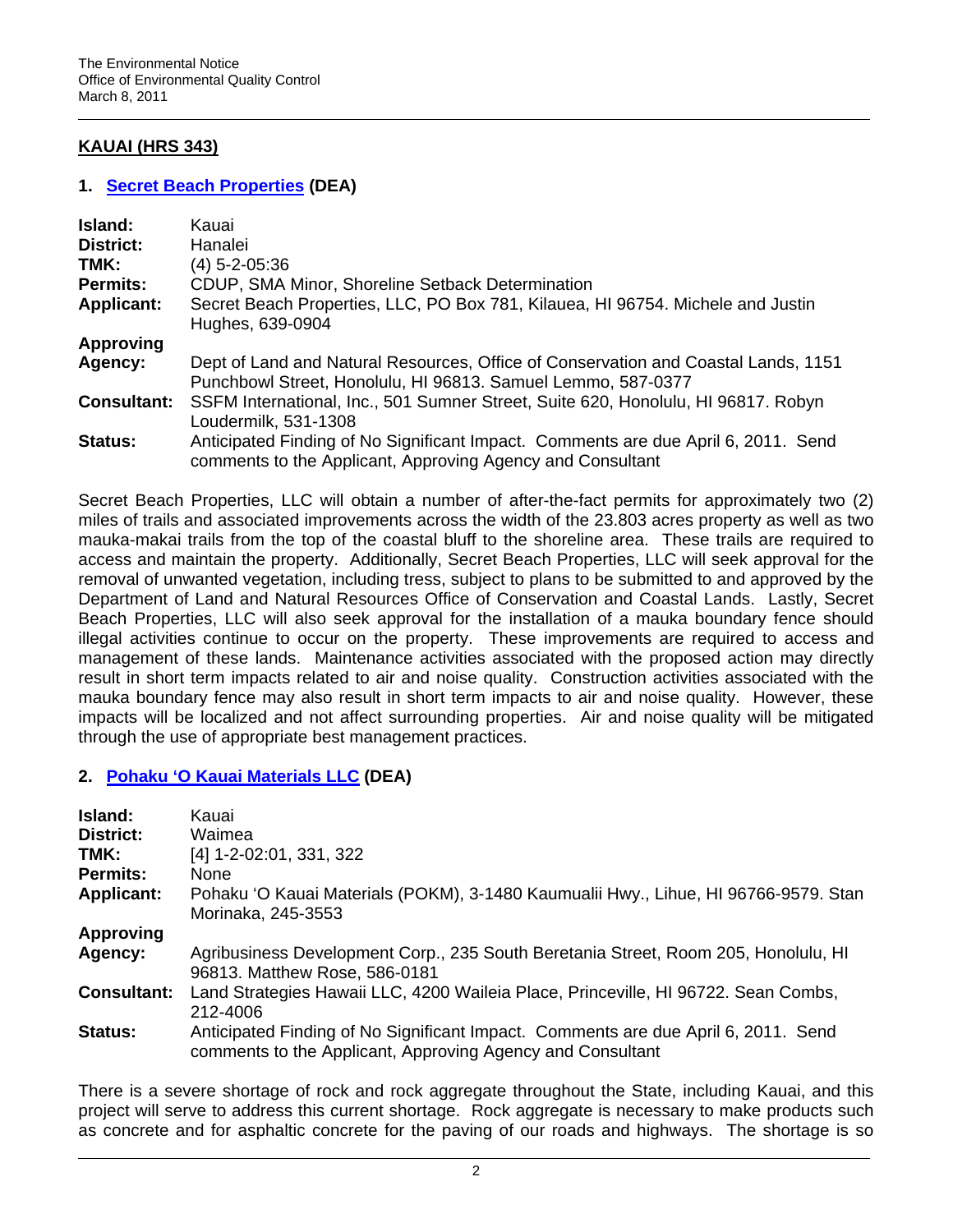severe that larger companies have turned to the importing of rock from across the Pacific (Washington, Alaska, Canada). POKM is proposing to collect field stones and sand left behind from agriculture activities (sugar, seed corn) since the early 1800's. Collection of these rocks will be stockpiled and crushed on or off-site at a later date. Geographically, the most important commercial sources of sand and gravel have been river channels and flood plains similar to the proposed Kekaha project sites.

The project is necessary to insure the availability of quality, clean, and affordable aggregate & sand. Once the business is in place, it is expected to reduce the cost to produce asphaltic concrete and in turn reduce the cost of paving our roads. In addition, when completed, this project will improve field conditions for the agricultural tenants, and reduce the costs associated with field preparation, as well as providing employment opportunities for the west side community.

# **OAHU (HRS 343)**

# **3. [East Kapolei Fire Station](http://oeqc.doh.hawaii.gov/Shared%20Documents/EA_and_EIS_Online_Library/Oahu/2010s/2011-03-08-OA-FEA-East-Kapolei-Fire-Station.pdf) (FEA)**

| Island:            | Oahu                                                                                                                                                                                                                                  |
|--------------------|---------------------------------------------------------------------------------------------------------------------------------------------------------------------------------------------------------------------------------------|
| <b>District:</b>   | Ewa                                                                                                                                                                                                                                   |
| TMK:               | $9 - 1 - 151.03$                                                                                                                                                                                                                      |
| <b>Permits:</b>    | Waiver (Height); Grubbing, Grading, and Stockpiling; Building; Sewer Connection; Water<br>and Water System Requirements; Variance from Pollution Controls; NPDES General<br>Permit; Approval to Construct/Operate Water Reuse Project |
| <b>Proposing</b>   |                                                                                                                                                                                                                                       |
| Agency:            | Dept of Design and Construction, City and County of Honolulu, 650 S. King Street,<br>Honolulu, HI 96813. Gregory Hee, 768-8434                                                                                                        |
| <b>Approving</b>   |                                                                                                                                                                                                                                       |
| Agency:            | Dept of Hawaiian Home Lands, PO Box 1879, Honolulu, HI. Alapaki Nahale-a, Chairman                                                                                                                                                    |
| <b>Consultant:</b> | Gerald Park Urban Planner, 95-595 Kanamee Street #324, Mililani, HI 96789. 625-9626                                                                                                                                                   |
| <b>Status:</b>     | Finding of No Significant Impact. There is no comment period                                                                                                                                                                          |

Short term impacts include fugitive dust, construction noise, and construction vehicle traffic. The site was previously cleared and graded thus impacts on flora, archaeological features, and soils are not anticipated. Water and sewer service is available to accommodate the proposed use. Utility installation will temporarily affect traffic movement on Kapolei Parkway.

In the long-term, the station will provide fire protection for residential and commercial developments proposed in East Kapolei and areas on the Ewa plain. The project is part of a long-range City program to construct new and upgrade existing fire stations in the City and County of Honolulu. Joint training exercises involving several fire companies will introduce an ancillary fire department activity to the area. Tactical fire training is beneficial for all fire fighters and for coordinating fire suppression activities between fire companies. Residents living nearby will be apprised of training activities and off-duty police officers may be hired for traffic and pedestrian control during training activities. The incorporation of Leadership in Energy and Environmental Design silver certification standards should result in a net reduction in operating costs due to the inclusion of energy savings design features.

# **4. [Kalaheo Repeater Replacement Project](http://oeqc.doh.hawaii.gov/Shared%20Documents/EA_and_EIS_Online_Library/Oahu/2010s/2011-03-08-OA-DEA-Kalaheo-Repeater.pdf) (DEA)**

| <b>Island:</b>  | Oahu                                                                                    |
|-----------------|-----------------------------------------------------------------------------------------|
| District:       | Kaneohe                                                                                 |
| TMK:            | 4-5-33: por. 01                                                                         |
| <b>Permits:</b> | Federal Aviation Administration, Federal Communications Commission, CDUP, Dept of       |
|                 | Transportation, Highways Division, Grubbing, Grading, Stockpiling, Excavation, Building |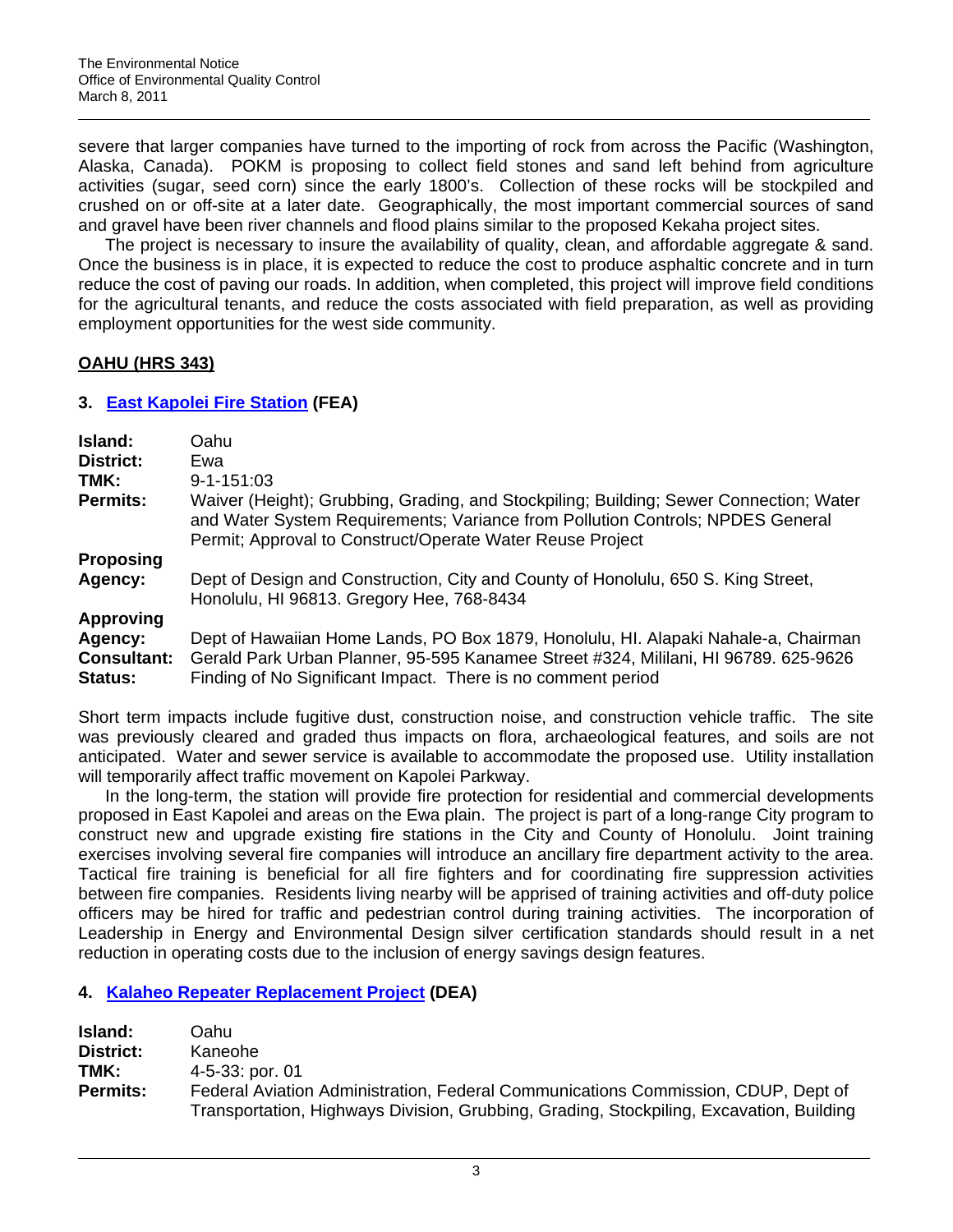| <b>Applicant:</b>  | Hawaiian Electric Company, Inc., 820 Ward Avenue, Honolulu, HI 96814. Robert<br>Thompson, 543-7598 |
|--------------------|----------------------------------------------------------------------------------------------------|
| <b>Approving</b>   |                                                                                                    |
| Agency:            | Dept of Land & Natural Resources, Office of Conservation & Coastal Lands, 1151                     |
|                    | Punchbowl Street, Room 131, Honolulu, HI 96809-0621. Dawn Hegger, 587-0380                         |
| <b>Consultant:</b> | Wilson Okamoto Corp., 1907 South Beretania St., Suite 400, Honolulu, HI 96813. Tracy               |
|                    | Fukuda, 946-2277                                                                                   |
| <b>Status:</b>     | Anticipated Finding of No Significant Impact. Comments are due April 6, 2011. Send                 |
|                    | comments to the Applicant, Approving Agency and Consultant                                         |

The existing Kalaheo Repeater (communication monopole tower) is 30-feet tall and supports two, 8-foot diameter grid antennae. HECO proposes to relocate the existing Kalaheo Repeater to construct a new 30-foot tall communication lattice tower at the top of Oneawa Ridge in Kaneohe, Oahu, Hawaii. An 8 foot and 6-foot diameter solid dish antennae will be installed on the new tower at approximately 30 feet above the ground. The self supporting tower will be three sided with a nine foot base. After the replacement tower is placed in service, the existing monopole will be removed. In the future, the new communication tower will also have an additional 8-foot diameter solid dish antenna that would provide a communications connection to a future communication site towards Waimanalo. No significant impacts are anticipated as a result of the construction and operation of this project.

### **5. [Kalaeloa Energy Corridor](http://oeqc.doh.hawaii.gov/Shared%20Documents/EA_and_EIS_Online_Library/Oahu/2010s/2011-03-08-OA-DEA-Kalaeloa-Energy-Corridor.pdf) (DEA)**

| Island:            | Oahu                                                                                                                                  |
|--------------------|---------------------------------------------------------------------------------------------------------------------------------------|
| <b>District:</b>   | Ewa                                                                                                                                   |
| TMK:               | $(1)$ 9-1-13 and 9-1-16                                                                                                               |
| <b>Permits:</b>    | Authorization to Do Work in City and State Rights-of-Way, Grading, Building, NPDES                                                    |
| <b>Proposing</b>   |                                                                                                                                       |
| Agency:            | Hawaii Community Development Authority, 461 Cooke Street, Honolulu, HI 96813. Tesha<br>Malama, Kalaeloa Planning Director, 692-7245   |
| <b>Approving</b>   |                                                                                                                                       |
| Agency:            | Same                                                                                                                                  |
| <b>Consultant:</b> | Belt Collins Hawaii Ltd., 2153 North King Street, Suite 200, Honolulu, HI 96819. Glen<br>Koyama, 521-5361                             |
| <b>Status:</b>     | Anticipated Finding of No Significant Impact. Comments are due April 6, 2011. Send<br>comments to the Approving Agency and Consultant |

The proposed action calls for the installation of a utility ductline along lower Fort Barrette Road and Enterprise Avenue from Kapolei Parkway to Midway Road. The new ductline is to provide a separate utility system from the existing Navy system of the former Naval Air Station-Barbers Point to serve the non-Navy occupants in Kalaeloa. A connecting ductline will also be installed along Saratoga Avenue from an existing electrical substation to the new ductline along Enterprise Avenue. The proposed ductline will have a total length of approximately 8,400 feet and a typical section that measures 1-1/2 feet by 3 feet. It will include several encased PVC conduits to separately hold electrical cables, telephone lines, and cable TV lines. With the provision of power along Enterprise Avenue, the proposed action will also include the installation of standard street lighting fixtures. The proposed ductline will be installed predominantly under the road pavement at a depth of approximately five feet. To assure no interference or disruption of existing utility services, the specific location of the ductline within the project rights-of-way will be coordinated with the U.S. Navy and utility companies having current facilities within the affected ROW's. A traffic management plan will be implemented to accommodate through traffic during project construction. The long-term operations of the underground ductline will not result in any significant adverse impact on the environment. The source of funding for the project will be State of Hawaii monies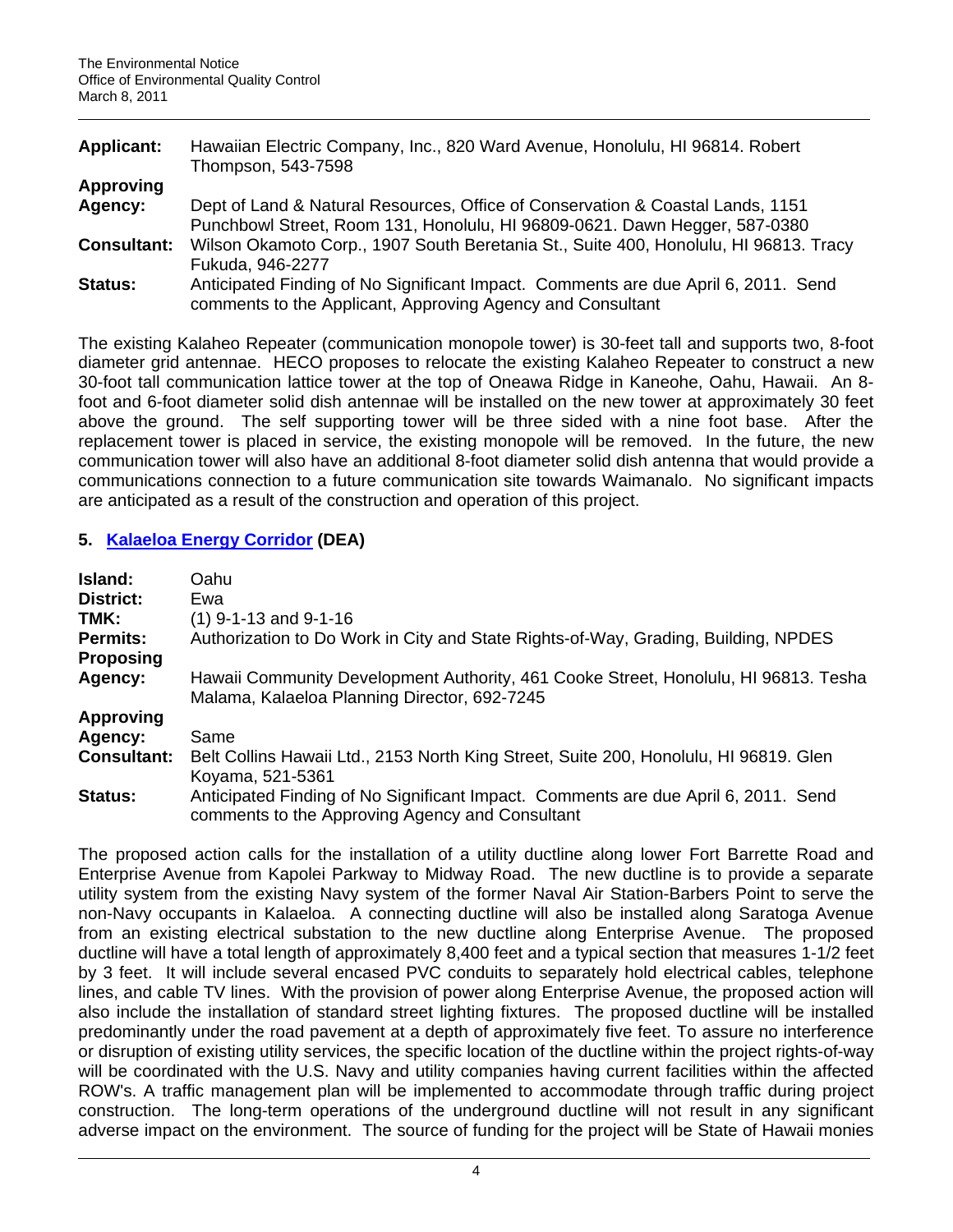through the Hawaii Community Development Authority. Construction is anticipated to begin in mid 2011 and be completed by the end of 2012.

# **6. [In-Vessel Composting Facility](http://oeqc.doh.hawaii.gov/Shared%20Documents/EA_and_EIS_Online_Library/Oahu/2010s/2011-03-08-OA-EISPN-In-Vessel-Composting-Facility.pdf) (EISPN)**

| Island:            | Oahu                                                                                                                                                                                                                                                                                                          |
|--------------------|---------------------------------------------------------------------------------------------------------------------------------------------------------------------------------------------------------------------------------------------------------------------------------------------------------------|
| <b>District:</b>   | <b>Waialua</b>                                                                                                                                                                                                                                                                                                |
| TMK:               | $6 - 5 - 02:26$                                                                                                                                                                                                                                                                                               |
| Permits:           | NPDES for Storm Water Associated with Construction Activity, Solid Waste Management<br>Permit, Temporary Non-Covered Source, Air Pollution Control; Well Construction;<br>Transportation of Oversized and Overweight Equipment Loads; Conditional Use (Major),<br>Building, Grading, Grubbing and Stockpiling |
| <b>Proposing</b>   |                                                                                                                                                                                                                                                                                                               |
| Agency:            | City and County of Honolulu, Dept of Environmental Services, 1000 Uluohia Street, Suite<br>212, Kapolei, HI 96707. Steven Serikaku, 768-3428                                                                                                                                                                  |
| <b>Accepting</b>   |                                                                                                                                                                                                                                                                                                               |
| <b>Authority:</b>  | Same                                                                                                                                                                                                                                                                                                          |
| <b>Consultant:</b> | Wilson Okamoto Corp., 1907 South Beretania St., Suite 400, Honolulu, HI 96813. Earl<br>Matsukawa, 946-2277                                                                                                                                                                                                    |
| Status:            | Comments are due April 6, 2011. Send comments to the Accepting Authority and<br>Consultant                                                                                                                                                                                                                    |

Hawaiian Earth Recycling LLC (HER) proposes to construct an in-vessel composting facility in Waialua on the island of Oahu. The proposed project site is owned by Cedar Grove Hawaii LLC and encompasses approximately 112 acres. The in-vessel composting facility will process up to 150,000 tons per year of green waste, food waste, and dewatered sewage sludge and produce marketable products such as compost, soil amendments, potting mixes, and erosion control materials. This project will be an important and integral part of Oahu's overall Solid Waste Management System, as private companies, such as HER, assist the City and County of Honolulu's efforts to direct materials for reuse. Without this composting facility, these recyclable materials would be disposed of at Oahu's only landfill.

### **7. [Moiliili-Kapahulu Sewer Rehabilitation/Reconstruction](http://oeqc.doh.hawaii.gov/Shared%20Documents/EA_and_EIS_Online_Library/Oahu/2010s/2011-03-08-OA-FEA-Moiliili-Kapahulu-Sewer.pdf) (FEA)**

| Island:                       | Oahu                                                                                                                                                                              |
|-------------------------------|-----------------------------------------------------------------------------------------------------------------------------------------------------------------------------------|
| District:                     | Honolulu                                                                                                                                                                          |
| TMK:                          | various                                                                                                                                                                           |
| <b>Permits:</b>               | Section 6E, HRS Review; and DOA Permit review, NPDES                                                                                                                              |
| <b>Proposing</b>              |                                                                                                                                                                                   |
| Agency:                       | City and County of Honolulu, Dept of Design and Construction, Wastewater Division, 650<br>South King Street, 14th Floor, Honolulu, HI 96813. Jay Hamai, Assistant Chief, 768-8480 |
| <b>Approving</b>              |                                                                                                                                                                                   |
| Agency:                       | Same                                                                                                                                                                              |
| <b>Consultant:</b><br>Status: | PBR HAWAII, 1001 Bishop Street, Suite 650, Honolulu, HI 96813. Malia Cox, 521-5631<br>Finding of No Significant Impact. There is no comment period                                |

The proposed project is designed to rehabilitate and reconstruct the sewage conveyance system along Date Street between Pumehana Street and Lukepane Avenue. The State Clean Water Branch (CWB) and the United States Environmental Protection Agency (EPA) issued a Notice of Violation (NOV) to the City regarding compliance failures with the National Pollution Discharge Elimination System (NPDES) permit conditions for pretreatment and discharge. This project will satisfy a portion of the 1995 consent decree, agreed upon by the EPA, CWB and City to address the NOV. The project will include three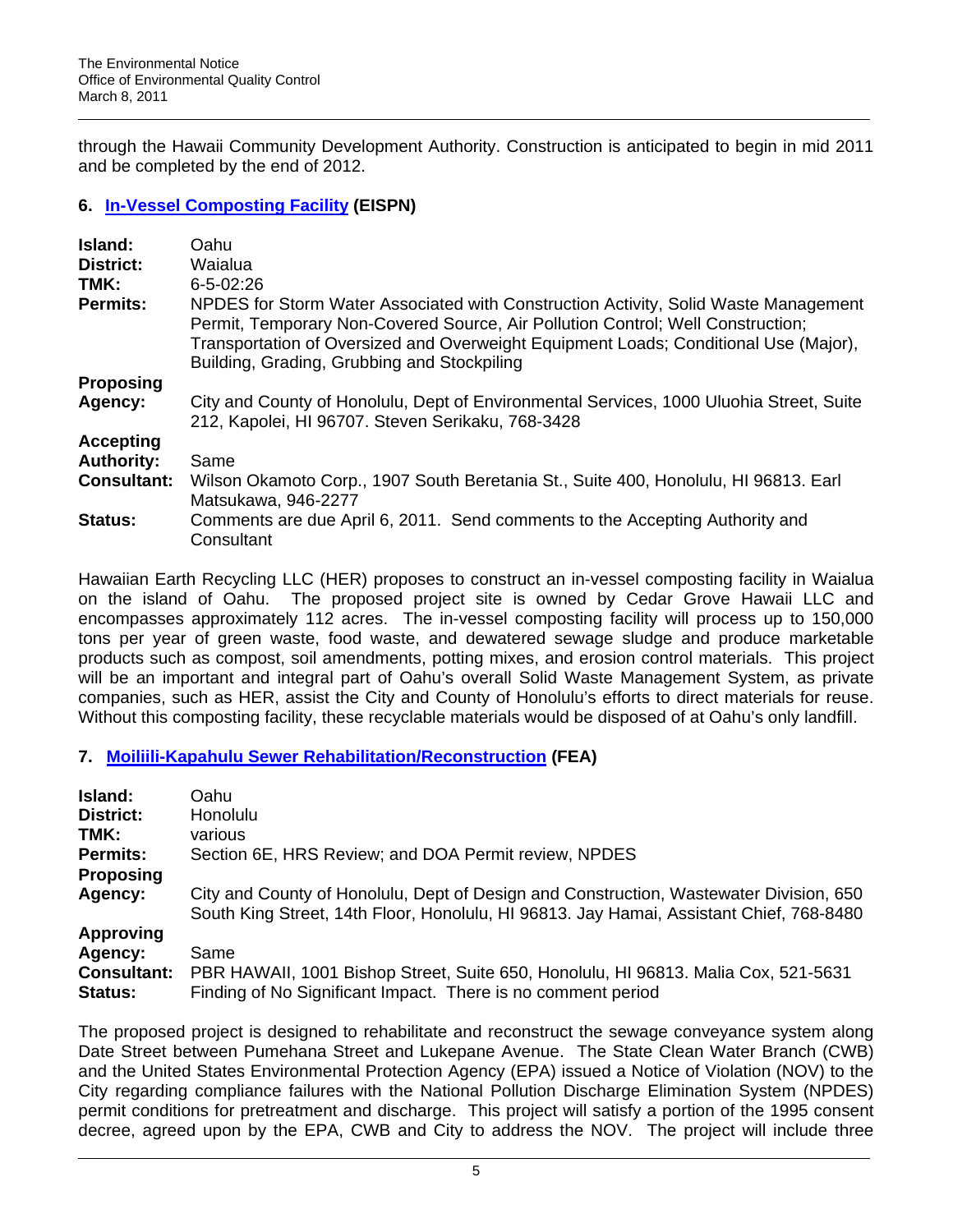actions along Date Street; 1) rehabilitation of 5,240 linear feet of existing sewage conveyance piping between McCully Street and Lukepane Avenue; 2) rehabilitation of 42 sewer manholes between Pumehana Street and Lukepane Avenue; and 3) reconstruction of 440 linear feet of system capacity between Pumehana Street and McCully Street. The project will include temporary noise, traffic, air quality impacts that may affect the community and nearby schools. However, maintenance of the sewer conveyance system will benefit the long-term health and safety of the community by reducing the potential of force main failures that could cause the release of untreated sewage into the local environment.

# **MAUI (HRS 343)**

**8. [Issuance of an Incidental Take License and Proposed Conservation Measures Associated](http://oeqc.doh.hawaii.gov/Shared%20Documents/EA_and_EIS_Online_Library/Maui/2010s/2011-03-08-MA-FEA-Advanced-Tech-Solar-Telescope.pdf)  [with the Advanced Technology Solar Telescope](http://oeqc.doh.hawaii.gov/Shared%20Documents/EA_and_EIS_Online_Library/Maui/2010s/2011-03-08-MA-FEA-Advanced-Tech-Solar-Telescope.pdf) (FEA)** 

| Island:<br><b>District:</b> | Maui<br>Makawao                                                                                                                                                                         |
|-----------------------------|-----------------------------------------------------------------------------------------------------------------------------------------------------------------------------------------|
| TMK:<br><b>Permits:</b>     | (2) 2-2-07:05, 08, 09, 12, 13, 14, 16, and 17<br><b>Conservation District Use Permit</b>                                                                                                |
| <b>Applicant:</b>           | National Science Foundation, 4201 Wilson Boulevard, Room 1045, Arlington, VA 22230.<br>703-292-4909                                                                                     |
| <b>Approving</b>            |                                                                                                                                                                                         |
| Agency:                     | Dept of Land and Natural Resources, 1151 Punchbowl St., Room 325 Honolulu, HI<br>96813.587-0166                                                                                         |
| <b>Consultant:</b>          | KC Environmental, Inc., PO Box 1208, Makawao, HI 96768. Charlie Fein, Ph.D., Vice<br>President, 281-7094; and CH2M HILL, 1132 Bishop Street, Suite 1100, Honolulu, HI<br>96813.943-1133 |
| Status:                     | Finding of No Significant Impact. There is no comment period                                                                                                                            |

NSF is proposing to implement a series of conservation measures to avoid, minimize, and mitigate potential impacts of the Advanced Technology Solar Telescope (ATST) project to federally- or State of Hawaii-listed species and has analyzed the potential environmental impacts of the issuance of a State of Hawaii Incidental Take License. Proposed conservation measures would occur along the 10.6-mile Haleakala National Park Road; within a 10-acre pasture near the Park Operations area and the entrance of the Park road; within the Haleakala High Altitude Observatory (HO) property where the ATST facilities are to be constructed; and elsewhere within a proposed conservation area located on unencumbered State Conservation District lands surrounding the HO property near the summit. The boundary of the conservation area is entirely on State land within State Conservation District general, limited, and resource subzones. There would be no change in land ownership or land use associated with this action.

No significant impacts were identified as a result of the Proposed Action or project alternatives. Impacts to sensitive biological, archaeological, and historic resources would be avoided. Impacts to visual resources, visitor experience, noise, and traffic would be minor. There would be negligible impacts to air quality, land use, and geology. Ultimately the measures are intended to provide long-term benefits to the Hawaiian petrel and Hawaiian goose.

Based on the information contained in th Environmental Assessment, NSF has determined that the Proposed Action will not have a significant impact on the environment. Accordingly, NSF has issued a Finding of No Significant Impact. Furthermore, because of the success in using white polytape on other conservation fencing to minimize birdstrike, Alternative 1, *Issuance of An Incidental Take License and Implementation of Proposed Conservation Measures with White Fence Polytape*, was selected as the preferred alternative to best meet the purpose and need of the Proposed Action.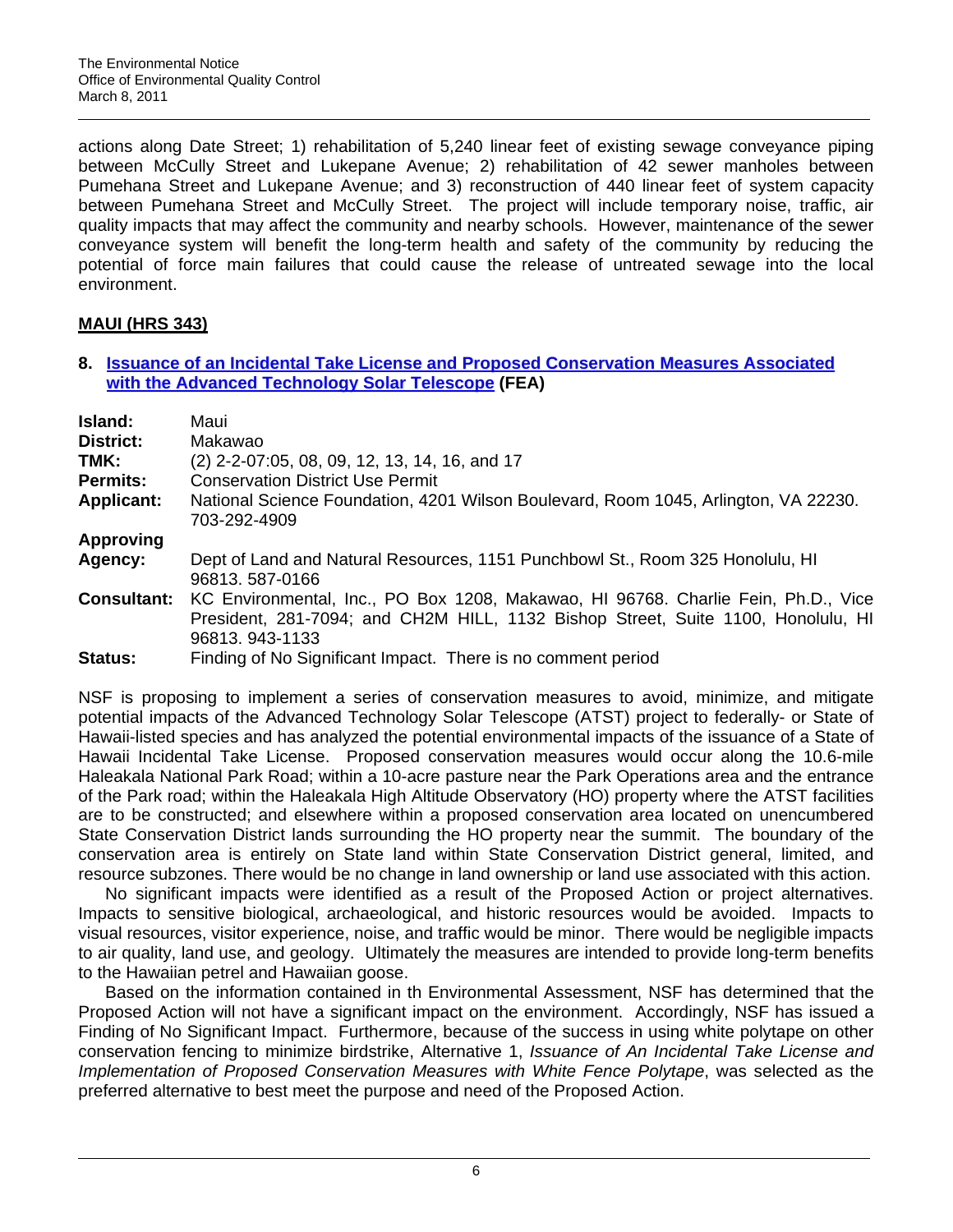# **9. [Mahinahina Exploratory Well](http://oeqc.doh.hawaii.gov/Shared%20Documents/EA_and_EIS_Online_Library/Maui/2010s/2011-03-08-MA-DEA-Mahinahina-Exploratory-Well.pdf) (DEA)**

| Island:            | Maui                                                                                                                                  |
|--------------------|---------------------------------------------------------------------------------------------------------------------------------------|
| District:          | Lahaina                                                                                                                               |
| TMK:               | $4 - 4 - 04 \cdot 09$                                                                                                                 |
| <b>Permits:</b>    | NPDES, Well Construction, Grading and Grubbing                                                                                        |
| <b>Proposing</b>   |                                                                                                                                       |
| Agency:            | County of Maui, Dept of Water Supply, 200 South High Street, 5 <sup>th</sup> Floor, Wailuku, Maui,                                    |
|                    | 96793-2155. Alan Murata, 270-7835                                                                                                     |
| <b>Approving</b>   |                                                                                                                                       |
| Agency:            | Same                                                                                                                                  |
| <b>Consultant:</b> | Fukunaga and Associates, Inc., 1357 Kapiolani Blvd., Ste 1530, Honolulu, HI 96814.<br>Andrew Amuro, 944-1821                          |
| Status:            | Anticipated Finding of No Significant Impact. Comments are due April 6, 2011. Send<br>comments to the Approving Agency and Consultant |

The Maui Department of Water Supply (MDWS) relies on surface water for 60% of the public water supply in West Maui. The MDWS proposes to drill and test an exploratory well in Mahinahina, within the Honokowai Aquifer System, Lahaina Aquifer Sector, to investigate the viability of backup sources of potable water during droughts and when the surface water treatment plants are undergoing maintenance. The proposed exploratory well site is located on the southeast corner of a fallow agricultural field. The parcel is owned by the State of Hawaii. The proposed site is about three miles mauka of Honokowai Beach Park at approximate elevation 1340 feet above sea level.

Short-term impacts are associated with the construction activities at the project sites. The impacts are not anticipated to be significant; and will be controlled and minimized by Federal, State, and County of Maui laws, regulations, best management practices, and monitoring of construction by County inspectors. After drilling and testing, the well will be secured with a locking cap and the disturbed area restored. Therefore, long term impacts are not anticipated to be significant.

### **10. [Waiale Road Extension and East Waiko Road Improvements \(](http://oeqc.doh.hawaii.gov/Shared%20Documents/EA_and_EIS_Online_Library/Maui/2010s/2011-03-08-MA-DEA-Waiale-Road-East-Waiko-Road.pdf)DEA)**

| Island:<br><b>District:</b> | Maui<br>Wailuku                                                                                                                       |
|-----------------------------|---------------------------------------------------------------------------------------------------------------------------------------|
| TMK:                        | (2) 3-5-02:14 (por), 18 (por), 888 (por); 3-5-27:21 (por); 3-6-02:03 (por); 3-8-05:999 (por)                                          |
| <b>Permits:</b>             | Grubbing, Grading and Work to Perform on County/State Highway; Section 404                                                            |
|                             | Department of Army Permit (stream crossing only); Section 401 Water Quality                                                           |
|                             | Certification (stream crossing only); Coastal Zone Management Consistency                                                             |
|                             | Determination, Stream Channel Alteration, (stream crossing); NPDES; and Community                                                     |
|                             | Noise, as applicable and Section 106, National Historic Preservation Act                                                              |
| <b>Proposing</b>            |                                                                                                                                       |
| Agency:                     | County of Maui, Dept of Public Works, 200 South High Street, Wailuku, HI 96793. Wendy                                                 |
|                             | Kobashigawa, Engineering Division, 270-7435                                                                                           |
| <b>Approving</b>            |                                                                                                                                       |
| Agency:                     | Same                                                                                                                                  |
| <b>Consultant:</b>          | Munekiyo & Hiraga, Inc., 305 High Street, Suite 104, Wailuku, HI 96793. Leilani Pulmano,                                              |
|                             | Program Manager, 244-2015                                                                                                             |
| <b>Status:</b>              | Anticipated Finding of No Significant Impact. Comments are due April 6, 2011. Send<br>comments to the Approving Agency and Consultant |

The County of Maui, Department of Public Works (DPW) proposes to construct the Waiale Road Extension, which extends Waiale Road from its current terminus at East Waiko Road southward to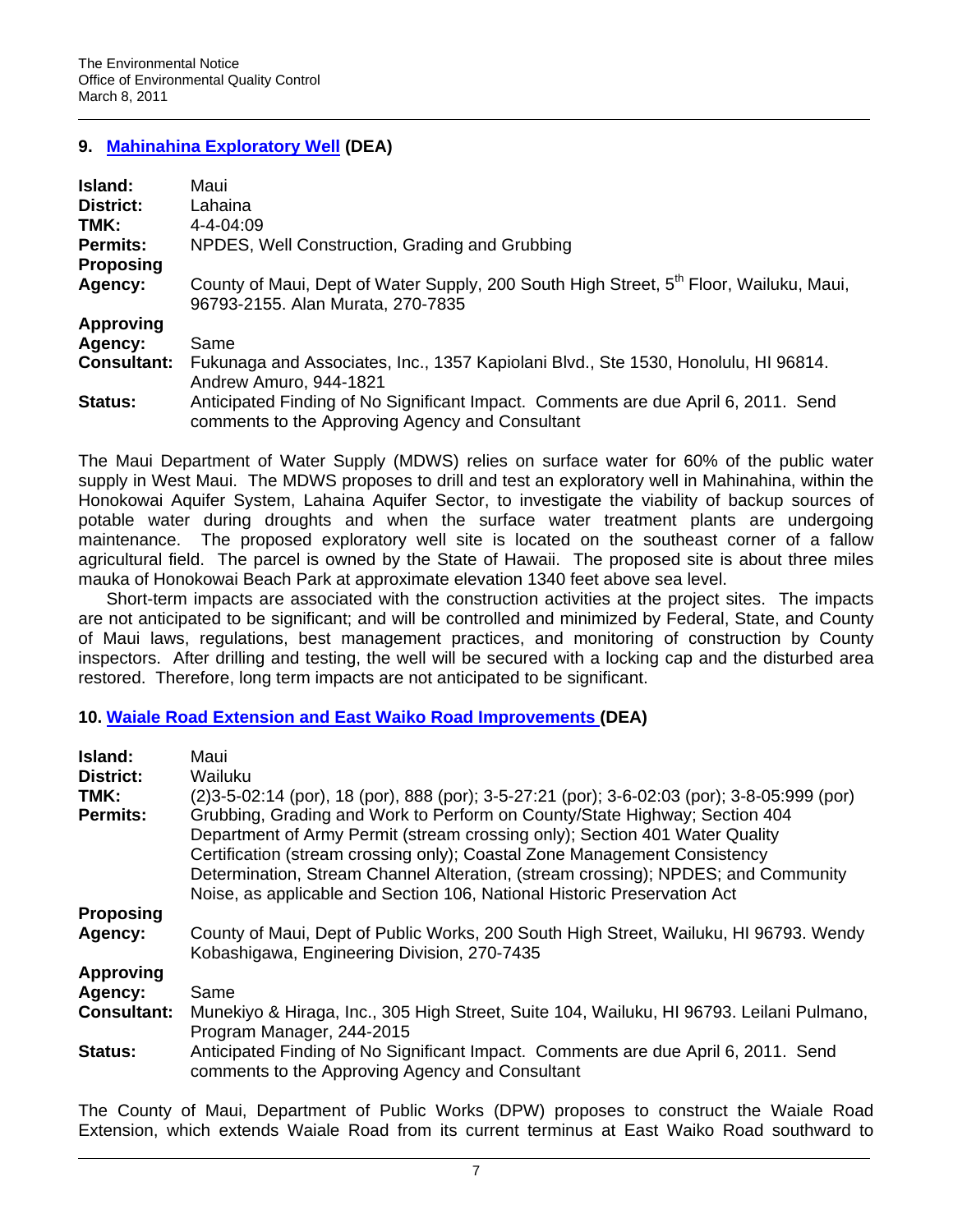Honoapiilani Highway. The proposed extension is approximately 8,600 lineal feet (ft.) in length within an 80-ft. right-of-way and will be designed with two (2) 12-ft. travel lanes, 6-ft. shoulders, 6-ft. grass swales, and a 10-ft. bike/pedestrian path on the west side of the roadway. The Waiale Road Extension will be funded by the County of Maui and the Federal Highway Administration. In addition, DPW proposes to improve East Waiko Road from the intersection at Waiale Road to Kuihelani Highway. The East Waiko Road Improvements are approximately 4,600 lineal feet in length within the existing 60-ft. right-of-way and include upgrading the existing pavement section to two (2) 12-ft. travel lanes, 6-ft. shoulders, and asphalt concrete (AC) swales. The extension of Waiale Road was recognized as a long range strategy to improve traffic flow within and around Waikapu Village and provide an alternative route between Kahului and Wailuku. The purpose and need of the East Waiko Road Improvements are to improve the roadway conditions in order to facilitate increased safety and use of this route. The East Waiko Road Improvements will be funded by the County of Maui. Inasmuch as the proposed project involves the use of County lands and County and Federal Highways Administration funds, an Environmental Assessment is being prepared pursuant to Chapter 343, HRS and the National Environmental Policy Act of 1969. The proposed project is not anticipated to create any significant adverse impacts on the environment. Further, there are no significant cumulative or secondary impacts associated with the proposed action.

# **11. [Auwahi Wind Farm](http://oeqc.doh.hawaii.gov/Shared%20Documents/EA_and_EIS_Online_Library/Maui/2010s/2011-03-08-MA-DEIS-Auwahi-Wind-Farm-Vol1.pdf) (DEIS)**

| Island:<br><b>District:</b><br>TMK: | Maui<br>Hana and Makawao<br>(2) 1-9-01:06; 2-1-02:01, 02; 2-1-03-50, 54, 999; 2-1-04:06, 16, 17, 18, 49, 71, 106, 999;<br>2-1-05:23, 30, 45, 55, 57, 77, 95, 100, 108; 2-1-08:01, 131, 999; 2-1-09:01, 999 |
|-------------------------------------|------------------------------------------------------------------------------------------------------------------------------------------------------------------------------------------------------------|
| <b>Permits:</b>                     | SMA, County Special Use Permit, and CDUP                                                                                                                                                                   |
| <b>Applicant:</b>                   | Auwahi Energy LLC, 101 Ash St, HQ 14, San Diego, California 92101. Mitch Dmohowski,<br>(619) 696-2155                                                                                                      |
| <b>Accepting</b>                    |                                                                                                                                                                                                            |
| <b>Authority:</b>                   | County of Maui, Planning Commission, 250 South High Street, Wailuku, Maui, HI 96793.<br>Joe Prutch, 270-7512                                                                                               |
| <b>Consultant:</b>                  | Tetra Tech EC, Inc., 737 Bishop Street, Suite 3020, Honolulu, HI 96813. Anna Mallon,<br>394-4109                                                                                                           |
| <b>Status:</b>                      | Comments are due April 21, 2011. Send comments to the Applicant, Accepting Authority<br>and Consultant                                                                                                     |

Auwahi Wind Energy LLC (Auwahi Wind) is proposing to construct a wind farm with a net generating capacity of approximately 21 megawatts (MW), augmented with an energy storage system. The proposed Project would also include a collector switchyard, operations and maintenance facility and related infrastructure, a 14.5-kilometer 34.5-kilovolt (kV) generator-tie line, an interconnection substation, a microwave communication tower, and a construction access route along existing public roadways and pastoral roads.

Of the 50 states, Hawaii is the most dependent on imported energy. In 2005, approximately 95 percent of Hawaii's primary energy was derived from imported fossil fuels such as petroleum and coal. In an attempt to alleviate its dependence on imported fuels, Hawaii required HECO, and affiliate MECO, to generate renewable energy equivalent to 40 percent by 2030. Furthermore, the Global Warming Solutions Act of 2007 requires the Hawaii greenhouse gas (GHG) emissions be reduced to levels at or less than 1990 levels by January 2020. See also [Vol 2](http://oeqc.doh.hawaii.gov/Shared%20Documents/EA_and_EIS_Online_Library/Maui/2010s/2011-03-08-MA-DEIS-Auwahi-Wind-Farm-Vol2.pdf) (105mb) and [Vol 3](http://oeqc.doh.hawaii.gov/Shared%20Documents/EA_and_EIS_Online_Library/Maui/2010s/2011-03-08-MA-DEIS-Auwahi-Wind-Farm-Vol3.pdf) (334mb).

The proposed Project would help to meet these regulations by providing clean, renewable wind energy for the island of Maui while displacing GHG emissions from fossil-fueled electrical generation. The proposed Project would also provide economic benefits to the local community through contributions into the economy, generation of new jobs, and introduction of a stable, long term source of tax revenue for the state and county. The power generated by the wind farm would provide long-term price stability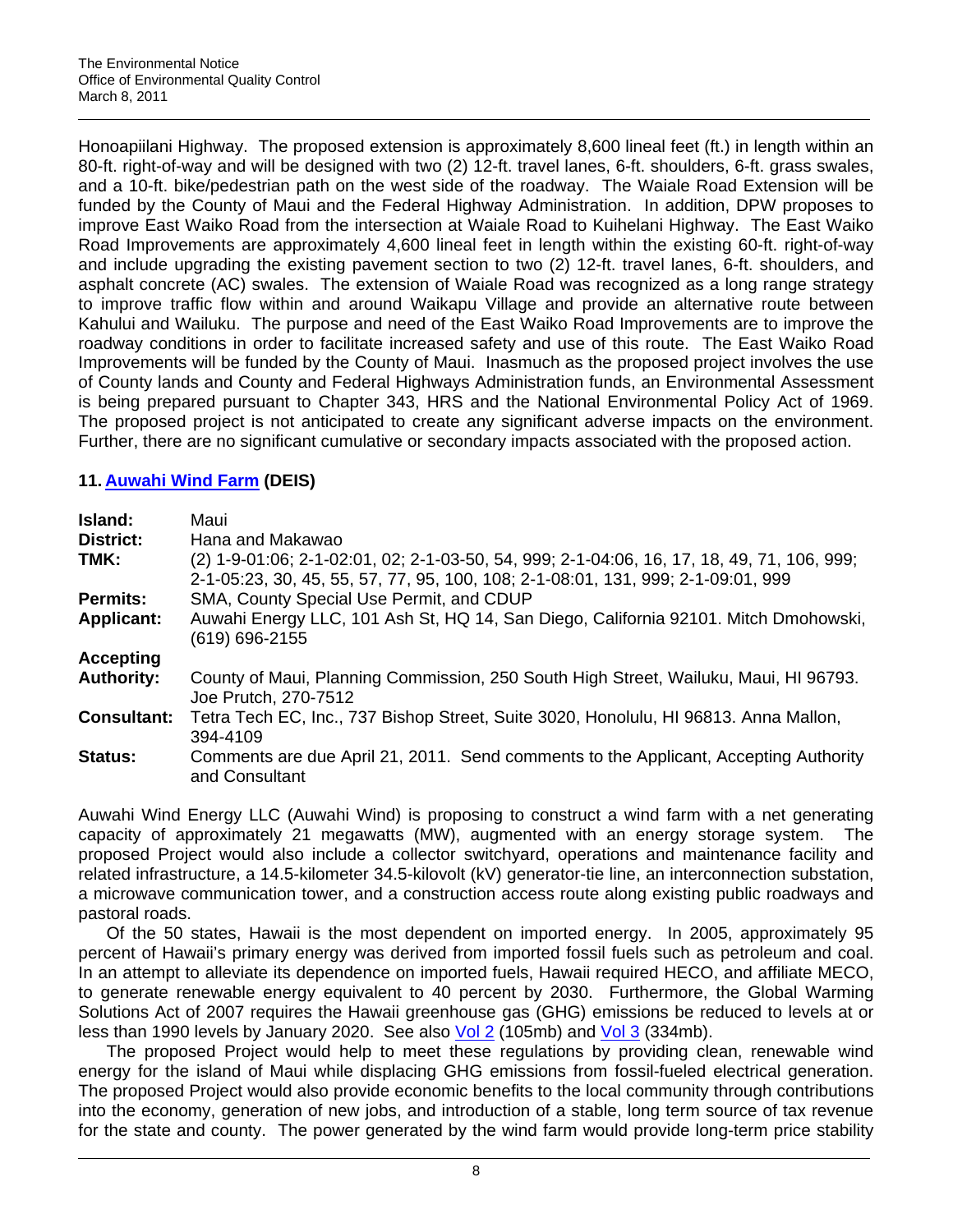for consumers. Additionally, 'Ulupalakua Ranch would continue to utilize the lands for cattle ranching operations. Auwahi Wind completed desktop and field-based analyses for biological, cultural, visual, air, and noise resources that could be potentially affected by the proposed Project. In general, Projectrelated impacts would be small relative to the benefits that the addition of renewable energy to MECO would provide. Where potentially significant impacts were identified, Auwahi Wind developed appropriate measures to avoid, minimize, and mitigate impacts. In all resource areas, neither significant cumulative impacts nor secondary impacts would result from Project construction or operations. While the No Action Alternative would avoid the environmental impacts identified in the Draft EIS, it would not meet the objectives of the proposed Project including contributing to Hawaii's Renewable Portfolio Standard, providing economic benefits to the local community, or providing long term displacement of GHG emissions from fossil-fueled electrical generation.

# **MOLOKAI (HRS 343)**

# **12. [Kaunakakai Harbor Ferry System Improvements](http://oeqc.doh.hawaii.gov/Shared%20Documents/EA_and_EIS_Online_Library/Molokai/2010s/2011-03-08-MO-FEA-Kaunakakai-Harbor-Ferry.pdf) (FEA)**

| Island:            | Molokai                                                                                                                                                              |
|--------------------|----------------------------------------------------------------------------------------------------------------------------------------------------------------------|
| District:          | Molokai                                                                                                                                                              |
| TMK:               | $5 - 3 - 01:11$                                                                                                                                                      |
| <b>Permits:</b>    | Dept of the Army Permit, NPDES Storm Water Associated with Construction Activities,<br>Work Within the State Right-of-Way, Shoreline Setback Variance, SMA, Building |
| <b>Proposing</b>   |                                                                                                                                                                      |
| Agency:            | Dept of Land & Natural Resources, 1151 Punchbowl Street, Honolulu, HI 96813. Valerie<br>Suzuki, 587-0275                                                             |
| <b>Approving</b>   |                                                                                                                                                                      |
| Agency:            | Same                                                                                                                                                                 |
| <b>Consultant:</b> | Wilson Okamoto Corp., 1907 South Beretania Street, Suite 400, Honolulu, HI 96826. John                                                                               |
|                    | Sakaguchi, AICP, Project Manager, 946-2277                                                                                                                           |
| Status:            | Finding of No Significant Impact. There is no comment period                                                                                                         |

The State DLNR is proposing improvements at Kaunakakai Harbor on the island of Molokai. DLNR is proposing to convert the existing 672-square foot ferry shelter into a restroom facility, constructing a 625 square foot ferry shelter on the west side of the converted building, constructing a below grade sewer lift station to pump wastewater; constructing a new 2,400-foot long 6-inch sewer force main (buried) from the lift station to a new transition manhole for connection to the existing County wastewater collection line in Kaunakakai Place; constructing a new 3,640-foot long 8-inch and 12-inch water line for fire protection with connection to the existing County water system near the intersection of Kaunakakai Place and Maunaloa Highway; constructing three new fire hydrants; rehabilitating an approximately 1,550-square foot section of the pile supported pier by removing and replacing the existing reinforced concrete deck with precast planks and removing 8 piles, cutting 2 piles at the water line, and placing 12 new piles. In addition, changes will be made to the fence between the ferry landing area and the Young Brothers yard and to parking rules in the ferry landing area.

# **HAWAII (HRS 343)**

**13. [University of Hawaii at Hilo Acquisition of Student Housing Complex](http://oeqc.doh.hawaii.gov/Shared%20Documents/EA_and_EIS_Online_Library/Hawaii/2010s/2011-03-08-HA-DEA-UHH-Student-Housing.pdf) (DEA)** 

| Island:   | Hawaii               |
|-----------|----------------------|
| District: | South Hilo           |
| TMK:      | $(3)$ 2-4-57:24 & 28 |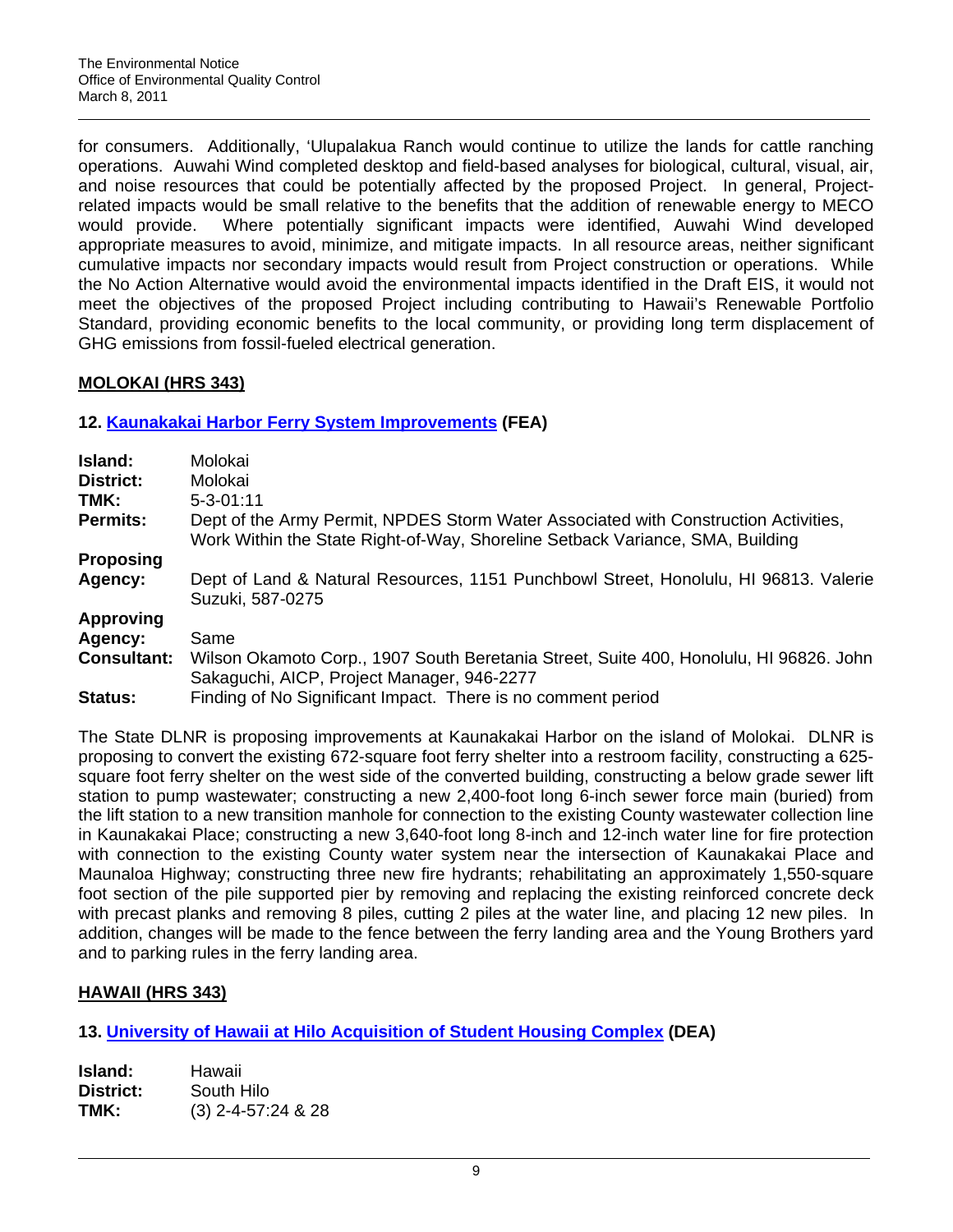| Permits:           | Building, Grading, Driveway, Drainage Approval; Plan Approval, Landfill Disposal,<br><b>Injection Well Permit</b>                     |
|--------------------|---------------------------------------------------------------------------------------------------------------------------------------|
| <b>Proposing</b>   |                                                                                                                                       |
| Agency:            | University of Hawaii at Hilo, 200 W. Kawili Street, Hilo, HI 96720. Harry Yada, 933-9911                                              |
| <b>Approving</b>   |                                                                                                                                       |
| Agency:            | Same                                                                                                                                  |
| <b>Consultant:</b> | Geometrician Associates, PO Box 396, Hilo, HI 96721. Ron Terry, 969-7090                                                              |
| <b>Status:</b>     | Anticipated Finding of No Significant Impact. Comments are due April 6, 2011. Send<br>comments to the Approving Agency and Consultant |

The University of Hawaii at Hilo (UH Hilo) proposes to acquire the existing privately owned, 31-unit University Palms apartment complex and an adjacent single-family home and convert both properties to student housing. UH Hilo will renovate the University Palms to house 102 students and demolish the single-family home and then redevelop the property as multi-unit housing to accommodate an additional 34 students. The facilities are needed to reduce a shortage of on- or near-campus student housing, which inconveniences students and hampers the increase in enrollment critical to the orderly growth plans of UH Hilo. Acquisition of the facility will not significantly affect traffic. The University Palms is already fully occupied, and the traffic generated by the future facility next-door would not markedly degrade the level of service, parking availability or pedestrian for local streets and intersections, given the proposed improvements. The location is directly across the UH Hilo campus; given a parking shortage on campus, nearly all students would walk rather than drive to classes and other campus activities. Short-term noise, air, and water quality impacts associated with demolition, construction and renovation would be mitigated. Hazardous materials present in the buildings would be properly abated during demolition and renovation. No historic properties appear to be present at the site, a finding that is being confirmed in coordination with the State Historic Preservation Division (SHPD). However, if human skeletal remains or undocumented archaeological resources are encountered during land-altering activities associated with expansion or landscaping, work in the immediate area of the discovery will be halted and SHPD will be contacted.

### **14. [Mauna Kea Moo, LLC Dairy](http://oeqc.doh.hawaii.gov/Shared%20Documents/EA_and_EIS_Online_Library/Hawaii/2010s/2011-03-08-HA-FEA-Mauna-Kea-Moo.pdf) (FEA)**

| Island:            | Hawaii                                                                                                                  |
|--------------------|-------------------------------------------------------------------------------------------------------------------------|
| <b>District:</b>   | Hamakua                                                                                                                 |
| TMK:               | $(3)$ 4-1-04:33, 4-2-07:02                                                                                              |
| <b>Permits:</b>    | Wastewater management plan, solid waste plan, building                                                                  |
| <b>Applicant:</b>  | Mauna Kea Moo, LLC, PO Box 461, Papaikou, HI 96781. 937-4770 and 938-9249                                               |
| <b>Approving</b>   |                                                                                                                         |
| Agency:            | Dept of Land and Natural Resources, Land Division, PO Box 936, Hilo, HI 96720. Gordon<br>Heit, gordon.c.heit@hawaii.gov |
| <b>Consultant:</b> | Malena A. Kea, PO Box 461, Papaikou, HI 96781, 937-4770                                                                 |
| <b>Comments:</b>   | Finding of No Significant Impact. There is no comment period                                                            |

Mauna Kea Moo, LLC is applying for a long term lease for dairying purposes. The majority of the property will be for grazing of lactating and non-lactating dairy cattle and the facility to milk, and conduct activities of a dairy farm. The total number of cattle will be approximately 600 head including milking, dry heifers and baby calves. The proposed facility will be confined to approximately 10 acres located at the 1400 foot elevation. There will be a milking barn and a holding pen, milk loading bay, feed storage building, calf housing, free stalls, waste management system and ancillary infrastructure such as three phase power at the facility, improving and paving some of the existing roads, cross fencing of paddocks and water system, and housing. Alternative energy will be incorporated whenever possible. The processing building will be located lower in the parcels at about 920-ft elevation on about 4 acres.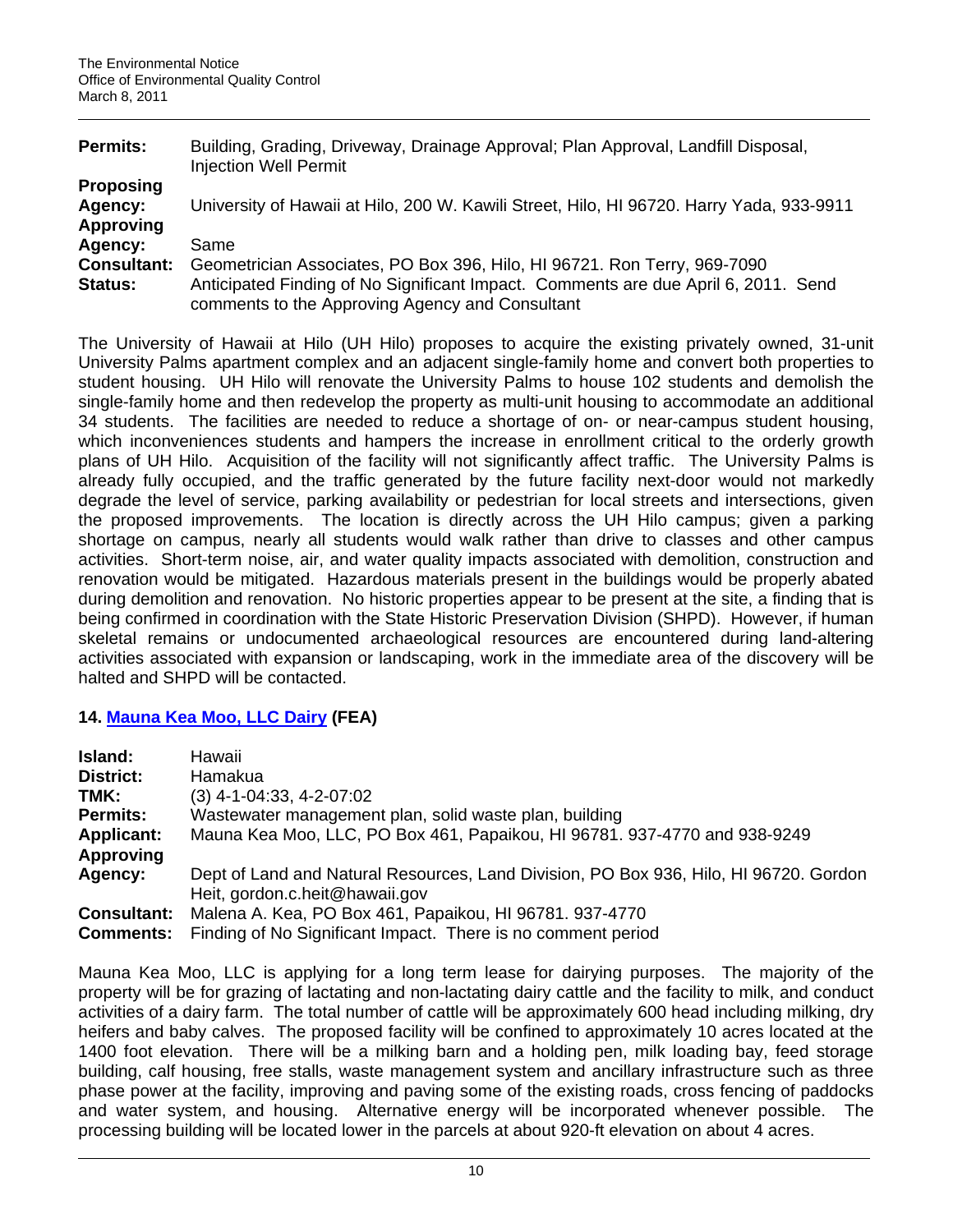### **15. [County of Hawaii Water Board Purchase of Land on Chin Chuck Road for Future Water Tank](http://oeqc.doh.hawaii.gov/Shared%20Documents/EA_and_EIS_Online_Library/Hawaii/2010s/2011-03-08-HA-DEA-Hakalau-DWS-ChinChuck.pdf)  [Reservoir and Well Site](http://oeqc.doh.hawaii.gov/Shared%20Documents/EA_and_EIS_Online_Library/Hawaii/2010s/2011-03-08-HA-DEA-Hakalau-DWS-ChinChuck.pdf) (DEA)**

| Island:            | Hawaii                                                                                                                                |
|--------------------|---------------------------------------------------------------------------------------------------------------------------------------|
| District:          | South Hilo                                                                                                                            |
| TMK:               | (3) 2-9-04:56 (por.)                                                                                                                  |
| <b>Permits:</b>    | <b>Subdivision Approval</b>                                                                                                           |
| <b>Proposing</b>   |                                                                                                                                       |
| Agency:            | Hawaii County Dept of Water Supply, 345 Kekuanaoa Street, Suite 20, Hilo, HI 96720.<br>Ryan G. Quitoriano, P.E., 961-8070 x 256       |
| <b>Approving</b>   |                                                                                                                                       |
| Agency:            | Same                                                                                                                                  |
| <b>Consultant:</b> | Geometrician Associates, PO Box 396, Hilo, HI 96721. Ron Terry, 969-7090                                                              |
| <b>Status:</b>     | Anticipated Finding of No Significant Impact. Comments are due April 6, 2011. Send<br>comments to the Approving Agency and Consultant |

The Water Board and the Department of Water Supply (DWS) of the County of Hawaii are interested in acquiring a 1.0-acre portion of TMK 2-9-04:56 near the 1,225-foot elevation on Chin Chuck Road in Hakalau as a future site for a water tank reservoir and well. The site is adjacent to an existing DWS water tank. The eventual construction of these facilities would increase the reliability of water service in the Hakalau area and allow the DWS to fulfill its mandate to provide water for customers in its service area. It would also reduce the reliance on sources that may vary in capacity based on the weather and which are thus inefficient and costly for the County of Hawaii. The Water Board and DWS have determined that the landowner has a unique parcel at the proper elevation in the area where the Water Master Plan contemplates improvements to the DWS water system.

This Environmental Assessment (EA) applies only to the proposed acquisition of property. The DWS would be required to prepare another EA for associated future water infrastructure improvements. The Property has a long history of cultivation of sugar cane and eucalyptus trees, and no valuable natural, historical or cultural resources are present. No streams or water features are present or would be affected, and the use is consistent with nearby land uses.

### **CONSERVATION DISTRICT USE PERMITS**

The following Conservation District Use Application (CDUA) is available for review and comment (HRS 183C and HAR 13-5). Comments and requests for notification of determinations must be submitted within 30 days of the date of this Notice. Please include the following: (1) name and address of the requestor; (2) the permit for which the requestor would like to receive notice of determination; and (3) the date the notice was published in the Environmental Notice. Send comments and requests to: Department of Land and Natural Resources, Office of Conservation and Coastal Lands, P.O. Box 621, Honolulu, HI 96809. DLNR will make every effort to notify those interested in the subject CDUA. However, it is not obligated to notify any person not strictly complying with the above requirements.

| <b>File No.:</b> | <b>CDUA OA-3585</b>                                                                            |
|------------------|------------------------------------------------------------------------------------------------|
| Applicant:       | Hawaiian Electric Company, Inc., 820 Ward Avenue, Honolulu, HI 96814,                          |
|                  | Robert Thompson, 543-7598                                                                      |
| Location:        | Oneawa Ridge, Kaneohe, Island of Oahu                                                          |
| TMK:             | $(1)$ 4-5-33:01                                                                                |
| Proposed Action: | Hawaiian Electric Company Inc.'s Proposed Kalaheo Repeater                                     |
|                  | 343, HRS determination: In conformance with Ch. 343, HRS, as amended, and Ch. 11-200, HAR, the |
|                  | Draft Environmental Assessment will be published in OEQC's Environmental                       |
|                  | Notice on March 8, 2011.                                                                       |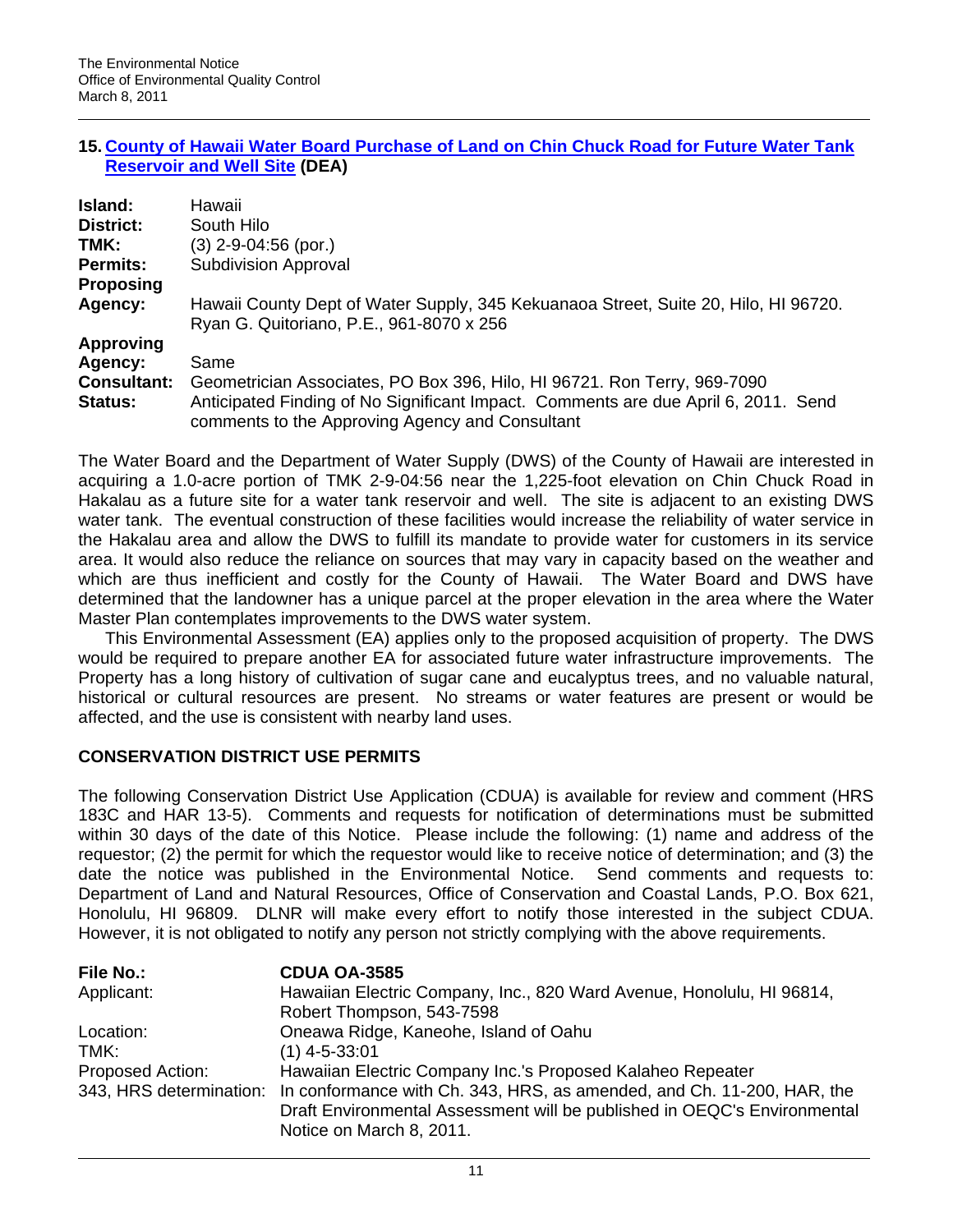Applicant's Contact: John L. Sakaguchi, AICP Senior Planner, Wilson Okamoto Corp., 1907 South Beretania Street, Honolulu, HI 96826

# **FEDERAL CONSISTENCY REVIEWS**

The Hawaii Coastal Zone Management (CZM) Program has received the following federal actions to review for consistency with the CZM objectives and policies (HRS 205A). Public notice is pursuant to Section 306(d)(14) of the National Coastal Zone Management Act of 1972, as amended. For more information, call John Nakagawa at 587-2878. Neighbor islands call toll-free: Kauai: 274-3141 x72878, Lanai and Molokai: 468-4644 x72878, Maui: 984-2400 x72878, or Hawaii: 974-4000 x72878. Federal deadlines require that comments be received by the date specified. Send comments to: Office of Planning, Department of Business, Economic Development and Tourism, P.O. Box 2359, Honolulu, HI 96804. Email: [jnakagaw@dbedt.hawaii.gov](mailto:jnakagaw@dbedt.hawaii.gov) or Fax: (808) 587-2899.

### **Ala Moana Wastewater Pump Station Force Mains #3 & #4 Crossing of Honolulu Harbor Entrance Channel, Oahu**

| Applicant:<br>Contact:<br>Federal Action:<br>Federal Agency:<br>Location: | City and County of Honolulu Department of Design and Construction<br>Wynn Miyamoto, Fukunaga & Associates, Inc., 944-1821<br><b>Federal Permit</b><br>U.S. Army Corps of Engineers<br>Honolulu Harbor entrance channel                                                                                                                                                                                                                                                                                                                                                                                                                                                                                                                            |
|---------------------------------------------------------------------------|---------------------------------------------------------------------------------------------------------------------------------------------------------------------------------------------------------------------------------------------------------------------------------------------------------------------------------------------------------------------------------------------------------------------------------------------------------------------------------------------------------------------------------------------------------------------------------------------------------------------------------------------------------------------------------------------------------------------------------------------------|
| TMK:                                                                      | $2-1-15: 62, 9; 1-5-41: 6, 5$                                                                                                                                                                                                                                                                                                                                                                                                                                                                                                                                                                                                                                                                                                                     |
| <b>CZM Contact:</b>                                                       | John Nakagawa, 587-2878, jnakagaw@dbedt.hawaii.gov                                                                                                                                                                                                                                                                                                                                                                                                                                                                                                                                                                                                                                                                                                |
| Proposed Action:                                                          | Install the Ala Moana Wastewater Pump Station (WWPS) Force Mains #3 and #4, a<br>new dual sewer force main system, to convey wastewater from the Ala Moana<br>WWPS to the Sand Island Wastewater Treatment Plant. The CZM review is for the<br>segment of the dual force main system that goes under the Fort Armstrong Channel<br>from Sand Island State Recreation Area to Pier 1 at Fort Armstrong is proposed to be<br>constructed by micro-tunneling at least 30 feet below and across the Honolulu Harbor<br>entrance channel. The two parallel force mains will consist of 72-inch (minimum)<br>steel casing lined with a 60-inch inner diameter carrier pipe, and a length of 1600<br>lineal feet for the portion under navigable waters. |
| Comments Due:                                                             | March 22, 2011                                                                                                                                                                                                                                                                                                                                                                                                                                                                                                                                                                                                                                                                                                                                    |
|                                                                           | U.S. Army Corps of Engineers Proposal to Reissue and Modify Nationwide Permits                                                                                                                                                                                                                                                                                                                                                                                                                                                                                                                                                                                                                                                                    |
| Federal Action:                                                           | <b>Federal Agency Activity</b>                                                                                                                                                                                                                                                                                                                                                                                                                                                                                                                                                                                                                                                                                                                    |
| Federal Agency:                                                           | U.S. Army Corps of Engineers                                                                                                                                                                                                                                                                                                                                                                                                                                                                                                                                                                                                                                                                                                                      |
| Contact:                                                                  | Robert Deroche, robert.d.deroche2@usace.army.mil                                                                                                                                                                                                                                                                                                                                                                                                                                                                                                                                                                                                                                                                                                  |
| Location:                                                                 | State of Hawaii                                                                                                                                                                                                                                                                                                                                                                                                                                                                                                                                                                                                                                                                                                                                   |
| <b>CZM Contact:</b>                                                       | John Nakagawa, 587-2878, jnakagaw@dbedt.hawaii.gov                                                                                                                                                                                                                                                                                                                                                                                                                                                                                                                                                                                                                                                                                                |
|                                                                           | The HO Associated Testerior is seen and advertised to $\mathcal{A}$                                                                                                                                                                                                                                                                                                                                                                                                                                                                                                                                                                                                                                                                               |

Proposed Action: The U.S. Army Corps of Engineers is proposing to reissue 48 of its existing nationwide permits (NWPs), which expire on March 18, 2012, and issue 2 new NWPs. NWPs are general permits issued on a nationwide basis to streamline the authorization of activities that result in minimal individual and cumulative adverse effects on the aquatic environment. The Corps of Engineers NWP proposal was published in the Federal Register on February 16, 2011, and is available at: [www.gpoaccess.gov/fr/.](http://www.gpoaccess.gov/fr/) The Corps of Engineers Honolulu District public notice and proposed regional conditions are available at: [www.poh.usace.army.mil/index.asp](http://www.poh.usace.army.mil/index.asp). Comments Due: March 22, 2011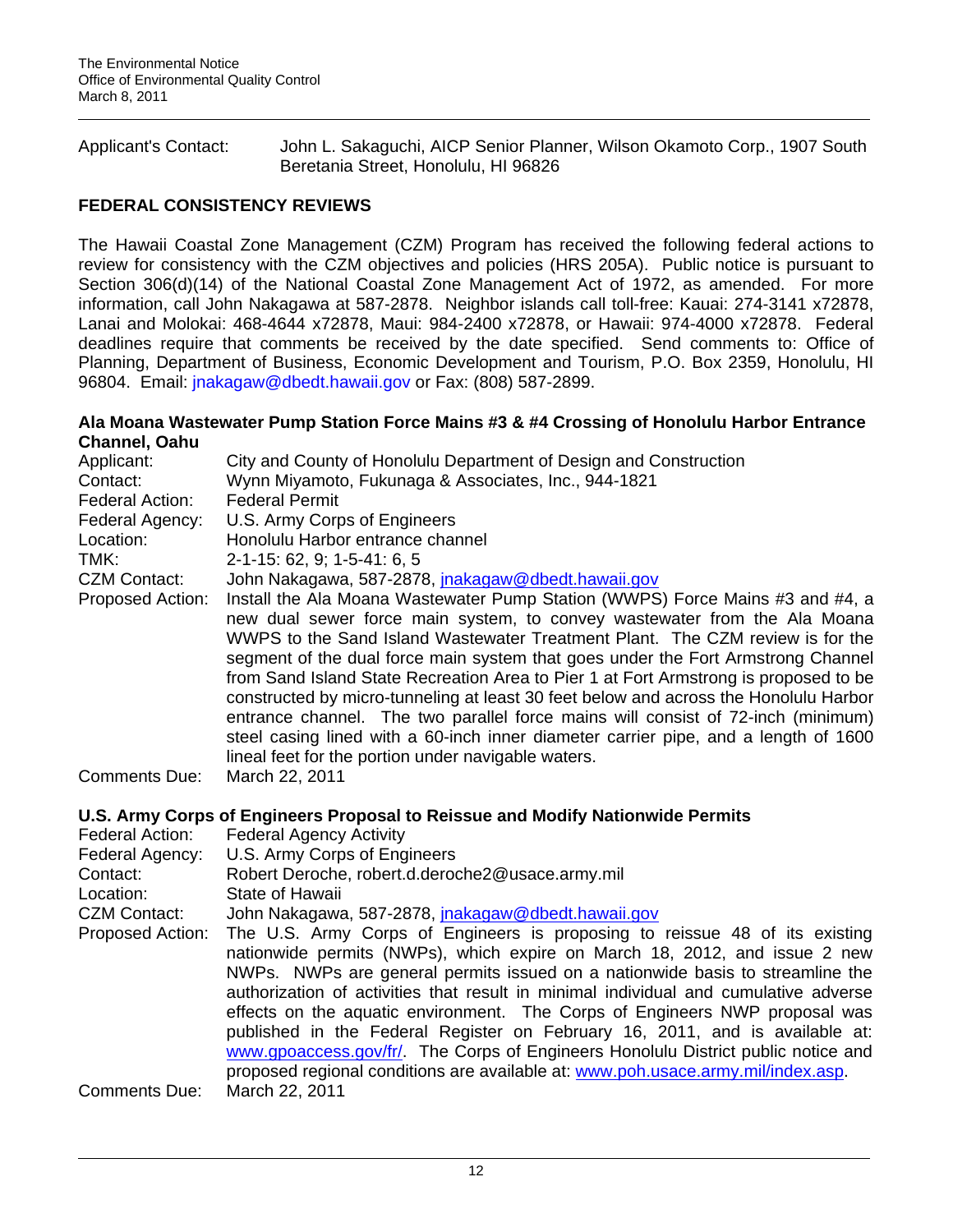| <b>SPECIAL MANAGEMENT AREA (SMA) MINOR PERMITS</b> |                                                                   |                        |  |  |
|----------------------------------------------------|-------------------------------------------------------------------|------------------------|--|--|
| <b>Location (TMK)</b>                              | <b>Description (File No.)</b>                                     | <b>Applicant/Agent</b> |  |  |
| Oahu: Diamond Head<br>$(3-1-32:06)$                | Addition of Storage Areas (2011/SMA-<br>5)                        | Elks Honolulu Lodge    |  |  |
| Maui: (3-9-04:101)                                 | Swimming Pool (SM2 20110007)                                      | <b>Frank Pritt</b>     |  |  |
| Maui: (3-8-07:123)                                 | Nisei Veterans Memorial Ground Sign<br>Replacement (SM2 20110008) | Dean & Joan Tsuji      |  |  |
| Maui: (2-8-04:32)                                  | <b>Construct Shed, Water Tank, Rock Wall</b><br>(SM2 20110009)    | Fredrick R. lionig     |  |  |
| Maui: (4-6-08:17)                                  | Demolition of A Dwelling over 50 Years<br>Old (SM2 20110010)      | Michael Miyabara       |  |  |
| Maui: (2-9-05:48)                                  | Water Tank, Farm Office, Garage (SM2)<br>20110011)                | Arkles, Alan           |  |  |

The SMA Minor permits above have been approved or are pending approval (HRS §205A-30). For more information, contact the appropriate county/state Planning Department. Honolulu (523-4131); Hawaii (961-8288); Kauai (241-6677); Maui (270-7735); Kakaako (Honolulu) or Kalaeloa Community Development District (587-2840).

| <b>SHORELINE - Certification Applications</b> |             |                                                                                                                                                                                                                                                                                                                          |                                                                |                           |  |
|-----------------------------------------------|-------------|--------------------------------------------------------------------------------------------------------------------------------------------------------------------------------------------------------------------------------------------------------------------------------------------------------------------------|----------------------------------------------------------------|---------------------------|--|
| File No.                                      | <b>Date</b> | Location                                                                                                                                                                                                                                                                                                                 | <b>Applicant/Owner</b>                                         | <b>TMK</b>                |  |
| MA-468                                        | 2/16/11     | Limited Common Element 13 (Apartment<br>No. 13) of the "Maluhia at Wailea"<br>Condominium (Condominium Map No.<br>1384) being a portion of Lot 216 of Land<br>Court Application 1804 (Map 31) situate at<br>Honuaula, Makawao, Maui<br>Address: 17 Maluhia Lane #13<br>Purpose: New construction of private<br>residence | Akamai Land<br>Surveying, Inc./<br>Moondance Holdings,<br>Inc. | $2 - 1 - 08:62$<br>(por.) |  |
| MA-469                                        | 2/25/11     | Lot 9 The Kuau Tract Subdivision situate at<br>Paia, Hamakuapoko, Makawao, Maui<br>Address: 529 Hana Highway<br>Purpose: N/A                                                                                                                                                                                             | Akamai Land<br>Surveying, Inc./<br>Robert J. Lincoln Jr.       | 2-6-09:11                 |  |
| KA-345                                        | 1/19/11     | Lot 1 "Spouting Horn Tract" situate at<br>Koloa, Kauai<br>Address: 4546 Lawai Road<br>Purpose: Determine building setback line                                                                                                                                                                                           | Anthony Crook/<br>Donald Hill                                  | 2-6-03:06                 |  |

The shoreline certification applications above are available for review at the DLNR Offices on Kauai, Hawaii, Maui, and Honolulu, 1151 Punchbowl Street, Room 220 (HRS §205A-42 and HAR §13-222-12). All comments shall be submitted in writing to the State Land Surveyor, 1151 Punchbowl Street, Room 210, Honolulu, HI 96813 and postmarked no later than 15 calendar days from the date of the public notice of the application. If you have any questions, call Ian Hirokawa at 587-0420.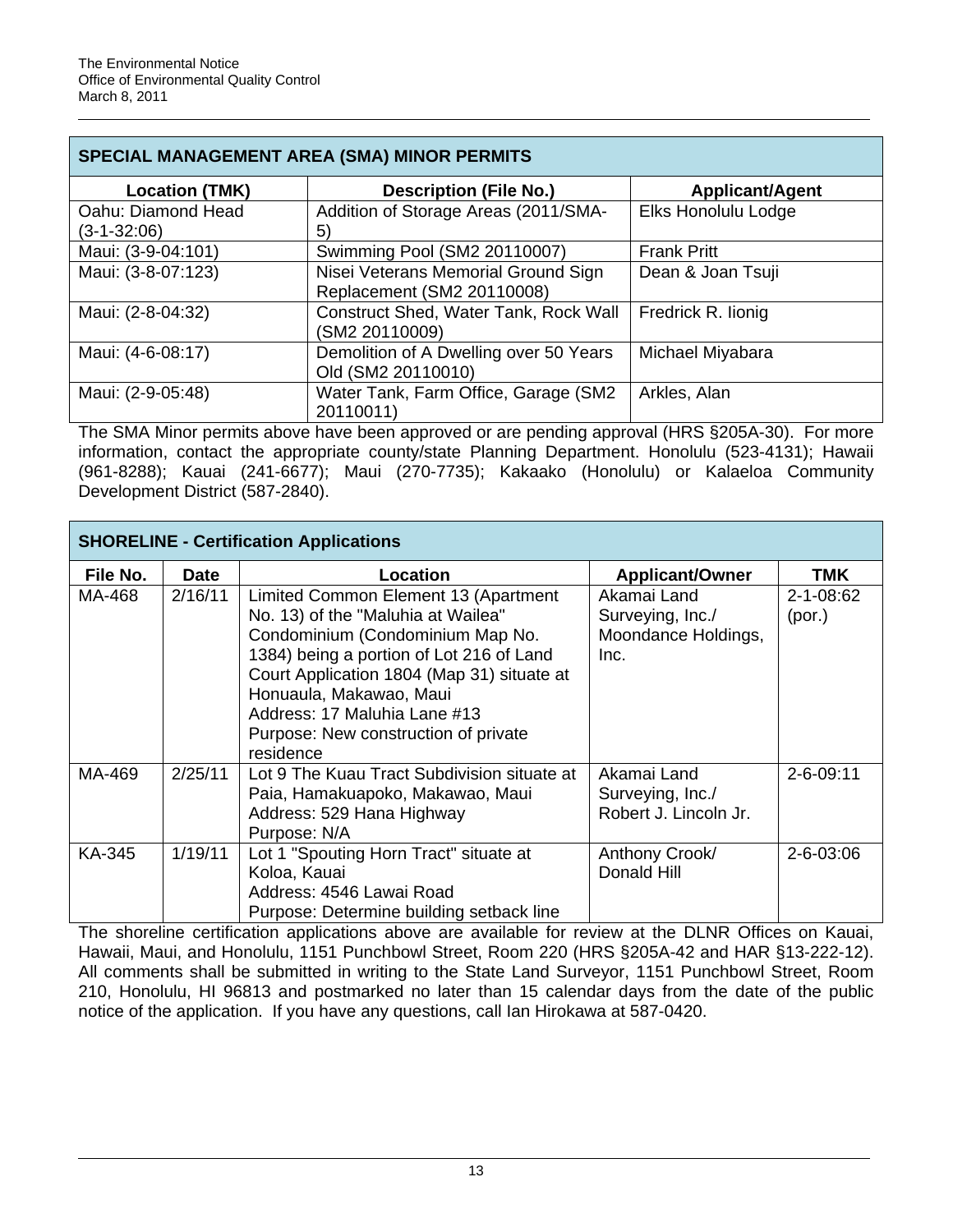| <b>SHORELINE - Certifications and Rejections</b> |                                            |                                                                                                                                                                                                                                                                                                                                                                                                                      |                                                                                                                                                                                                                     |                               |
|--------------------------------------------------|--------------------------------------------|----------------------------------------------------------------------------------------------------------------------------------------------------------------------------------------------------------------------------------------------------------------------------------------------------------------------------------------------------------------------------------------------------------------------|---------------------------------------------------------------------------------------------------------------------------------------------------------------------------------------------------------------------|-------------------------------|
| File No.                                         | <b>Proposed/Rejected</b>                   | <b>Location</b>                                                                                                                                                                                                                                                                                                                                                                                                      | <b>Applicant/Owner</b>                                                                                                                                                                                              | <b>TMK</b>                    |
| OA-1394                                          | <b>Proposed Shoreline</b><br>Certification | 55-373 Kamehameha Highway of<br>CPR 55-371 & 55-373<br>Kamehameha Highway being a<br>portion of Lot 19 of Map 1 Land<br>Court Application 772 situate at<br>Laie, Koolauloa, Oahu<br>Address: 55-373 Kamehameha<br>Highway<br>Purpose: Building setback line                                                                                                                                                         | Gil P.<br>Bumanglag/<br>Deborah L.<br>Howard                                                                                                                                                                        | 5-5-02:25<br>CPR <sub>2</sub> |
| OA-1395                                          | <b>Proposed Shoreline</b><br>Certification | Lot 1147 as shown on Land Court<br>Application 677 (Map 267) situate<br>at Kailua, Koolaupoko, Oahu<br>Address: 792 G North Kalaheo<br>Avenue<br><b>Purpose: Permitting purposes</b>                                                                                                                                                                                                                                 | Towill, Shigeoka<br>& Associates,<br>Inc./ Thomas &<br>Jacqueline Ryan                                                                                                                                              | 4-3-20:13                     |
| <b>OA-1407</b>                                   | <b>Proposed Shoreline</b><br>Certification | Pokai Bay Ditch situate at<br>Lualualei, Waianae, Oahu<br><b>Address: Pokai Bay Street</b><br>Purpose: SMA permit for<br>renovation of golf clubhouse<br>facilities                                                                                                                                                                                                                                                  | <b>ControlPoint</b><br>Surveying, Inc./<br>City and County<br>of Honolulu                                                                                                                                           | 8-6-15:01 &<br>68             |
| <b>HA-429</b>                                    | <b>Proposed Shoreline</b><br>Certification | Portion of Royal Patent 4656,<br>Land Commission Award 5021,<br>Apana 1 to Kupihea and portion of<br>land conveyed to Thomas<br>Spencer by Deed of the<br><b>Commissioners of Crown Lands</b><br>dated August 2, 1870 and<br>recorded in Liber 30, page 384<br>situate at Puueo, South Hilo,<br><b>Island of Hawaii</b><br>Address: 4 Pukihae Street and 8<br><b>Pukihae Street</b><br>Purpose: Secure County permit | Dwayne S.<br>Lerma and Jo<br>Anne E. Goya,<br>Revocable Living<br><b>Trusts dated</b><br>March 31, 1995/<br>Dwayne S.<br>Lerma and Jo<br>Anne E. Goya,<br>Revocable Living<br><b>Trusts dated</b><br>March 31, 1995 | 2-6-01:19                     |
| KA-342                                           | <b>Proposed Shoreline</b><br>Certification | Portion of Moanakai Road situate<br>at Kapaa, Kawaihau, Kauai<br>Address: N/A<br><b>Purpose: Permitting</b>                                                                                                                                                                                                                                                                                                          | R.M. Towill<br>Corporation/<br>County of Kauai                                                                                                                                                                      | $4 - 5 - 01$                  |
| KA-343                                           | <b>Proposed Shoreline</b><br>Certification | Lot 8 of Waipouli Beach Lots<br>situate at Waipouli, Kawaihau,<br>Kauai<br>Address: 968 Niulani Road<br>Purpose: Building permit                                                                                                                                                                                                                                                                                     | Esaki Surveying<br>and Mapping,<br>Inc./ Dileep G.<br>Bal                                                                                                                                                           | 4-3-09:02                     |
| <b>KA-344</b>                                    | <b>Proposed Shoreline</b><br>Certification | Lot 55 Land Court Application<br>1160 situate at Hanalei, Kauai<br>Address: 4906 Weke Road<br>Purpose: Update shoreline                                                                                                                                                                                                                                                                                              | Esaki Surveying<br>and Mapping,<br>Inc./ Nathan<br>Hamar                                                                                                                                                            | $5 - 5 - 01:12$               |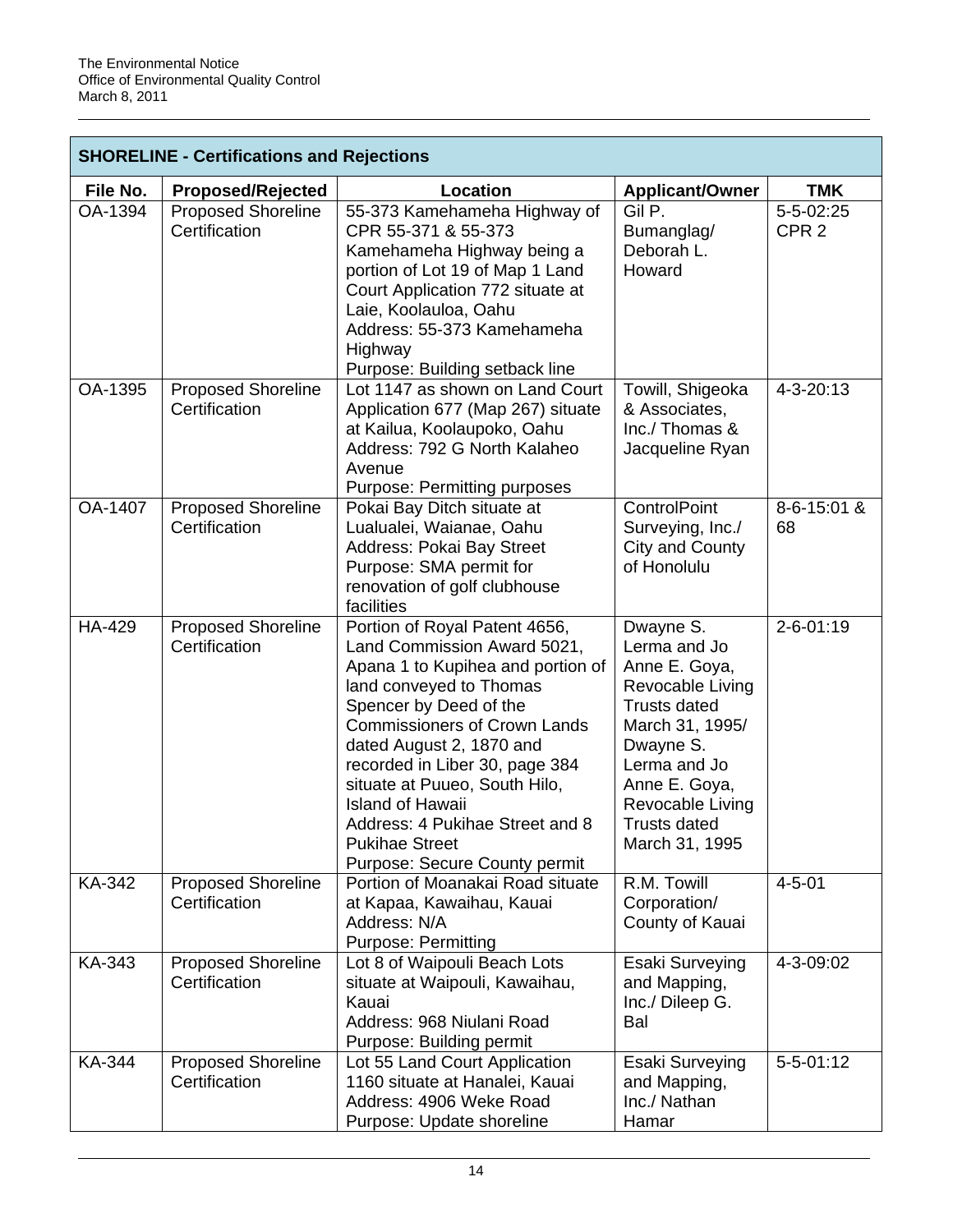| KA-339  | Rejection  | Lots 18-A & 18-B situate at Koloa, | Esaki Surveying  | 2-6-03:18 &     |
|---------|------------|------------------------------------|------------------|-----------------|
|         |            | Kauai                              | and Mapping,     | 60              |
|         |            | Address: 4408 Lawai Road           | Inc./ Harlan &   |                 |
|         |            | Purpose: Update shoreline          | Patricia Amstutz |                 |
| OA-1396 | Withdrawal | Lot 1-A, Section C Kawailoa        | Walter P.        | $6 - 1 - 08:22$ |
|         |            | Beach Lots situate at Kawailoa,    | Thompson, Inc./  |                 |
|         |            | Waialua, Oahu                      | Lorna Jensen     |                 |
|         |            | Address: 61-507 Kamehameha         |                  |                 |
|         |            | Highway                            |                  |                 |
|         |            | Purpose: Building permit           |                  |                 |

The shoreline notices above have been proposed for certification or rejection by DLNR (HRS §205A-42 and HAR §13-222-26). Any person or agency who wants to appeal shall file a notice of appeal in writing with DLNR no later than 20 calendar days from the date of this public notice. The appeal shall be sent to the Board of Land and Natural Resource, 1151 Punchbowl Street, Room 220, Honolulu, HI 96813.

| <b>POLLUTION CONTROL PERMITS</b>                                  |                                                                                                                       |                                               |                             |                                                 |  |
|-------------------------------------------------------------------|-----------------------------------------------------------------------------------------------------------------------|-----------------------------------------------|-----------------------------|-------------------------------------------------|--|
| <b>Branch</b><br><b>Permit Type</b>                               | <b>Applicant and</b><br><b>Permit Number</b>                                                                          | <b>Project</b><br>Location                    | <b>Date</b>                 | <b>Proposed</b><br><b>Use</b>                   |  |
| Clean Air Branch,<br>586-4200,<br><b>Covered Source</b><br>Permit | <b>Hawaiian Cement</b><br>Application for Renewal<br>and Significant Modification<br>No. 0252-06<br>CSP No. 0638-01-C | Camp 6, Puunene,<br>Maui                      | Comments<br>Due:<br>3/24/11 | 653 TPH Aggregate<br><b>Processing Facility</b> |  |
| Clean Air Branch,<br>586-4200,<br><b>Covered Source</b><br>Permit | Hu Honua Bioenergy, LLC<br><b>Application for Initial Permit</b><br>No. 0724-01<br>CSP No. 0724-01-C                  | 28-283 Sugar Mill<br>Road<br>Pepeekeo, Hawaii | Comments<br>Due:<br>3/21/11 | <b>Bioenergy Facility</b>                       |  |

Above are some pollution control permits before the State Department of Health (HRS 342B and HAR §11-60.1). For more information, contact the number given.

# **FEDERAL NOTICES**

# **Notice of Availability of Final Supplement to the Environmental Assessment for the Proposed Paina Hawaii, LLC Irradiator, Honolulu**

Notice is hereby given that the U.S. Nuclear Regulatory Commission (NRC) has published a Final Supplement to the Environmental Assessment (EA) for the irradiator proposed by Paina Hawaii, LLC (Paina). On June 23, 2005, Paina submitted an application to NRC requesting a license to possess and use byproduct material in connection with a proposed underwater irradiator. NRC completed the Final EA and Finding of No Significant Impact for this action on August 10, 2007, and subsequently issued a license to Paina on August 17, 2007. The license authorizes Paina to possess and use byproduct material (sealed sources) in a commercial underwater irradiator to be located adjacent to Honolulu International Airport on Palekona Street near Lagoon Drive. NRC is issuing this Final Supplement to the EA in response to a decision of the Atomic Safety and Licensing Board (Board) from the NRC's Atomic Safety and Licensing Board Panel. As directed by the Board, this Final Supplement addresses the following three areas: (1) Environmental impacts of accidents that might occur during the transport of cobalt-60 sources to and from Paina's irradiator, (2) electron-beam technology as an alternative to cobalt-60 irradiation, and (3) alternative sites for Paina's irradiator.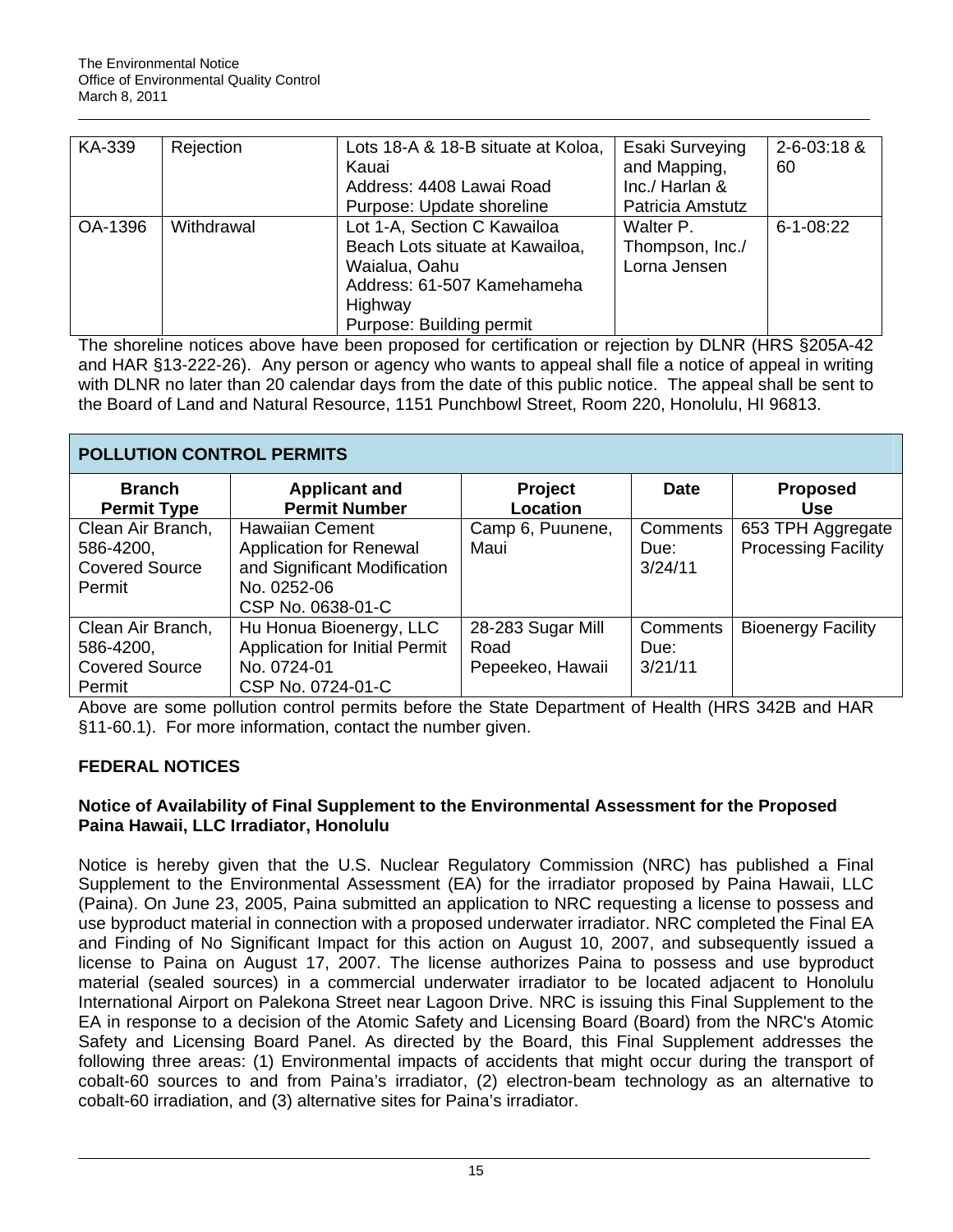In the first area identified by the Board, the staff finds that accidents occurring during the transport of cobalt-60 to or from Paina's proposed irradiator will not cause a significant impact to the environment. This is due primarily to the very low likelihood cobalt-60 will be released from a shipping package. The low likelihood of release is due to several factors, including the small number of cobalt-60 shipments to Paina's irradiator and the stringent safety requirements for the design of cobalt-60 shipping packages. In the second area identified by the Board, the staff finds that the environmental impacts of an electronbeam irradiator will be small for each resource area. The staff also finds that the impacts will not be significantly different than those associated with construction and operation of a cobalt-60 irradiator. In the third area identified by the Board, the staff finds that impacts associated with construction and operation of a cobalt-60 irradiator at alternative sites will be small and will not be significantly different than those at the proposed site. In particular, the staff finds that aircraft crashes involving the alternative sites will have no significant environmental impacts. The staff also finds that environmental impacts from earthquakes, tsunamis, and hurricanes at the alternative locations will be small.

Publicly available documents created or received at the NRC, including the Final Supplement to the EA, the August 10, 2007 EA, and the Paina license and supporting documentation, are available electronically at the NRC's Electronic Reading Room at [http://www.nrc.gov/reading-rm/adams.html.](http://www.nrc.gov/reading-rm/adams.html) From this site, the public can access the NRC's Agencywide Document Access and Management System (ADAMS), which provides text and image files of NRC's public documents. The ADAMS accession numbers for the Final Supplement to the EA and related documents are provided in the table below:

| <b>Document</b>                    | <b>ADAMS Accession No.</b> |
|------------------------------------|----------------------------|
| 2005 Materials License Application | ML051920106                |
| 2007 Final EA                      | ML071150121                |
| 2010 Draft Supplement to the EA    | ML103220072                |
| Comment Letter 1 of 5              | ML103470076                |
| Comment Letter 2 of 5              | ML110100329                |
| Comment Letter 3 of 5              | ML110110256                |
| Comment Letter 4 of 5              | ML110130222                |
| Comment Letter 5 of 5              | ML110470273                |
| 2011 Final Supplement to the EA    | ML110390325                |

If you do not have access to ADAMS or if there are problems in accessing the documents located in ADAMS, contact the NRC Public Document Room (PDR) reference staff at 1-800-397-4209, 301-415 4737 or by e-mail to [pdr.resource@nrc.gov.](mailto:pdr.resource@nrc.gov) The public may examine and have copied for a fee publicly available documents at the NRC's PDR, Room O1 F21, One White Flint North, 11555 Rockville Pike, Rockville, Maryland. In addition, documents relating to the administrative litigation associated with Paina's application may be found in the Electronic Hearing Docket maintained by the NRC's Office of the Secretary at [http://ehd1.nrc.gov/EHD/](http://frwebgate.access.gpo.gov/cgi-bin/leaving.cgi?from=leavingFR.html&log=linklog&to=http://ehd1.nrc.gov/EHD/). For further information contact: Johari Moore, Project Manager, Tel: 301-415-7694; Fax: 301-415-5369; e-mail: [Johari.Moore@nrc.gov.](mailto:Johari.Moore@nrc.gov)